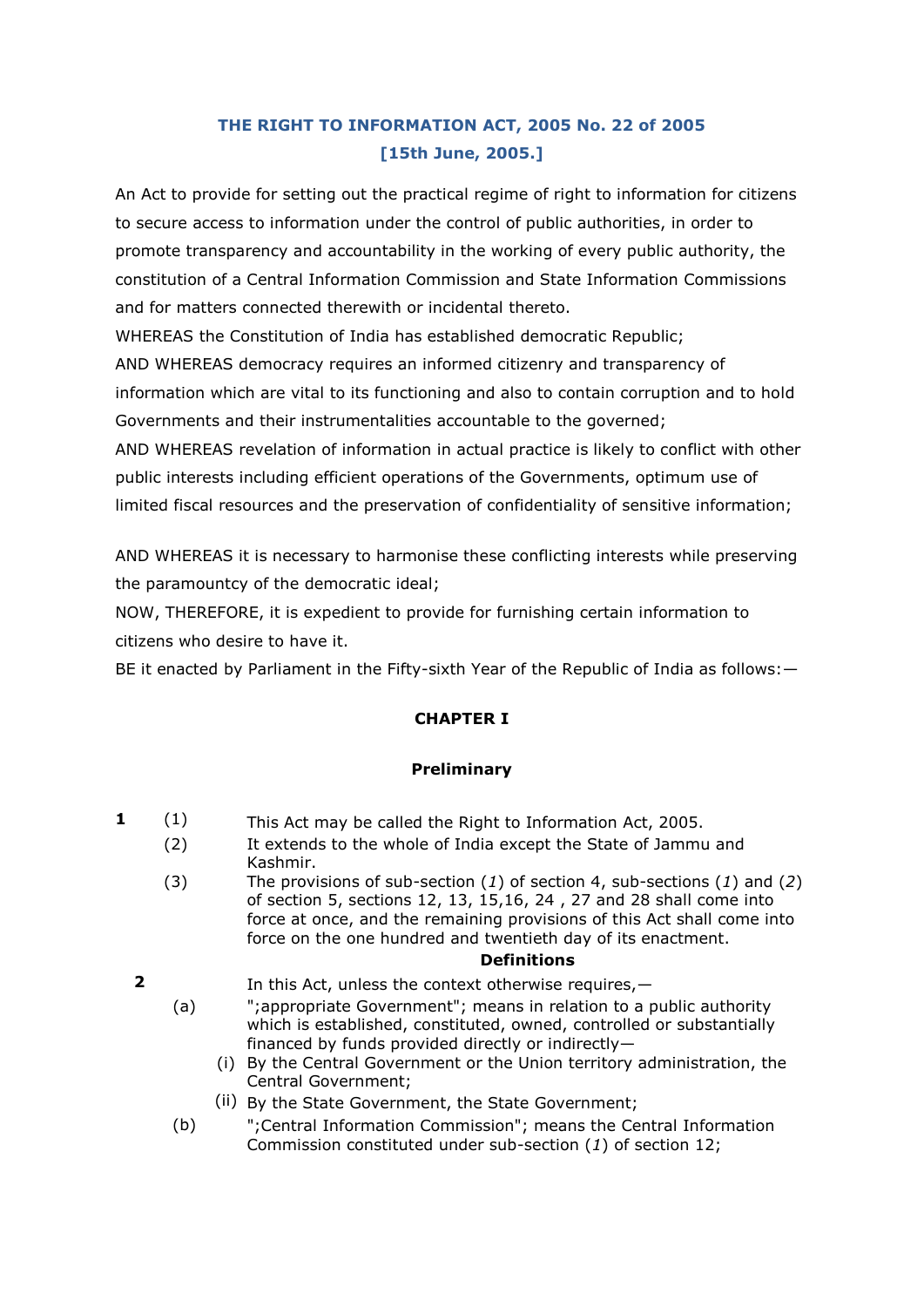- (c) ";Central Public Information Officer"; means the Central Public Information Officer designated under sub-section (*1*) and includes a Central Assistant Public Information Officer designated as such under sub-section (*2*) of section 5;
- (d) ";Chief Information Commissioner"; and ";Information Commissioner"; mean the Chief Information Commissioner and Information Commissioner appointed under sub-section (*3*) of section 12;
- (e) ";Competent authority"; means—
	- (i) The Speaker in the case of the House of the People or the Legislative Assembly of a State or a Union territory having such Assembly and the Chairman in the case of the Council of States or Legislative Council of a State;
	- (ii) The Chief Justice of India in the case of the Supreme Court;
	- (iii) The Chief Justice of the High Court in the case of a High Court;
	- (iv) The President or the Governor, as the case may be, in the case of other authorities established or constituted by or under the Constitution;
	- (v) The administrator appointed under article 239 of the Constitution;
- (f) ";Information"; means any material in any form, including records, documents, memos, e-mails, opinions, advices, press releases, circulars, orders, logbooks, contracts, reports, papers, samples, models, data material held in any electronic form and information relating to any private body which can be accessed by a public authority under any other law for the time being in force;
- (g) ";Prescribed"; means prescribed by rules made under this Act by the appropriate Government or the competent authority, as the case may be;
- (h) ";Public authority"; means any authority or body or institution of selfgovernment established or constituted—
	- (a) By or under the Constitution;
	- (b) By any other law made by Parliament;
	- (c) By any other law made by State Legislature;
	- (d) By notification issued or order made by the appropriate Government, and includes any—
		- (i) Body owned, controlled or substantially financed;
		- (ii) Non-Government organization substantially financed, directly or indirectly by funds provided by the appropriate Government;
- (i) ";Record"; includes—
	- (a) Any document, manuscript and file;
	- (b) Any microfilm, microfiche and facsimile copy of a document;
	- (c) Any reproduction of image or images embodied in such microfilm (whether enlarged or not); and
	- (d) Any other material produced by a computer or any other device;
- (j) ";Right to information"; means the right to information accessible under this Act which is held by or under the control of any public authority and includes the right to—
	- (i) Inspection of work, documents, records;
	- (ii) Taking notes, extracts or certified copies of documents or records;
	- (iii) Taking certified samples of material;
	- (iv) Obtaining information in the form of diskettes, floppies, tapes, video cassettes or in any other electronic mode or through printouts where such information is stored in a computer or in any other device;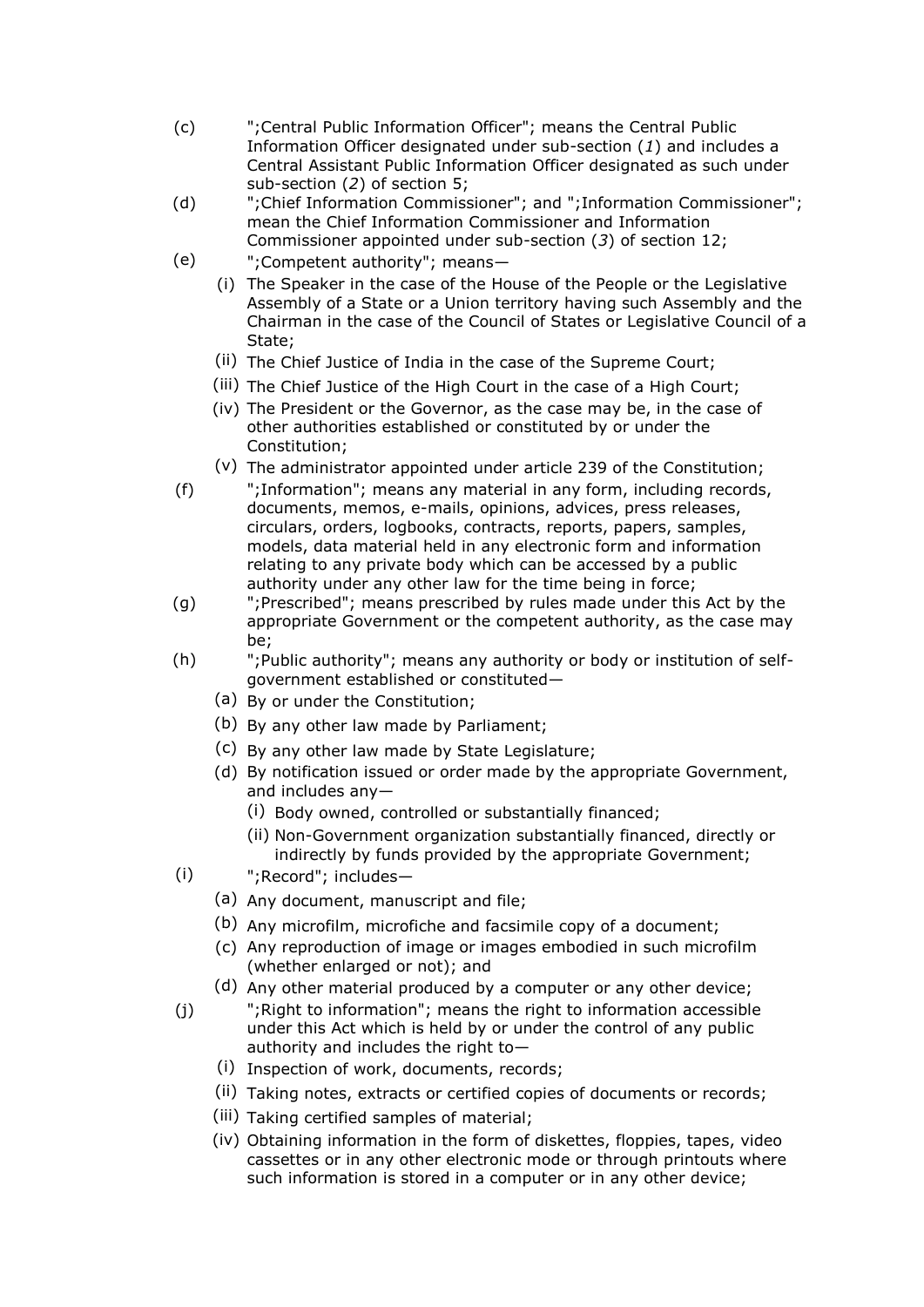- (k) ";State Information Commission"; means the State Information Commission constituted under sub-section (*1*) of section 15;
- (l) ";State Chief Information Commissioner"; and ";State Information Commissioner"; mean the State Chief Information Commissioner and the State Information Commissioner appointed under sub-section (*3*) of section 15;
- (m) ";State Public Information Officer"; means the State Public Information Officer designated under sub-section (*1*) and includes a State Assistant Public Information Officer designated as such under sub-section (*2*) of section 5;
- (n) ";Third party"; means a person other than the citizen making a request for information and includes a public authority.

#### **CHAPTER II**

**Right to information and obligations of public authorities**

**3** Subject to the provisions of this Act, all citizens shall have the right to information.

#### **Obligations**

- **4** (1) Every public authority shall
	- (a) Maintain all its records duly catalogued and indexed in a manner and the form which facilitates the right to information under this Act and ensure that all records that are appropriate to be computerised are, within a reasonable time and subject to availability of resources, computerised and connected through a network all over the country on different systems so that access to such records is facilitated;
	- (b) Publish within one hundred and twenty days from the enactment of this Act,—
		- (i) The particulars of its organisation, functions and duties;
			- (ii) The powers and duties of its officers and employees;
			- (iii) The procedure followed in the decision making process, including channels of supervision and accountability;
			- (iv) The norms set by it for the discharge of its functions;
			- (v) The rules, regulations, instructions, manuals and records, held by it or under its control or used by its employees for discharging its functions;
			- (vi) A statement of the categories of documents that are held by it or under its control;
			- (vii) The particulars of any arrangement that exists for consultation with, or representation by, the members of the public in relation to the formulation of its policy or implementation thereof;
			- (viii) A statement of the boards, councils, committees and other bodies consisting of two or more persons constituted as its part or for the purpose of its advice, and as to whether meetings of those boards, councils, committees and other bodies are open to the public, or the minutes of such meetings are accessible for public;
			- (ix) A directory of its officers and employees;
			- (x) The monthly remuneration received by each of its officers and employees, including the system of compensation as provided in its regulations;
			- (xi) The budget allocated to each of its agency, indicating the particulars of all plans, proposed expenditures and reports on disbursements made;
			- (xii) The manner of execution of subsidy programmes, including the amounts allocated and the details of beneficiaries of such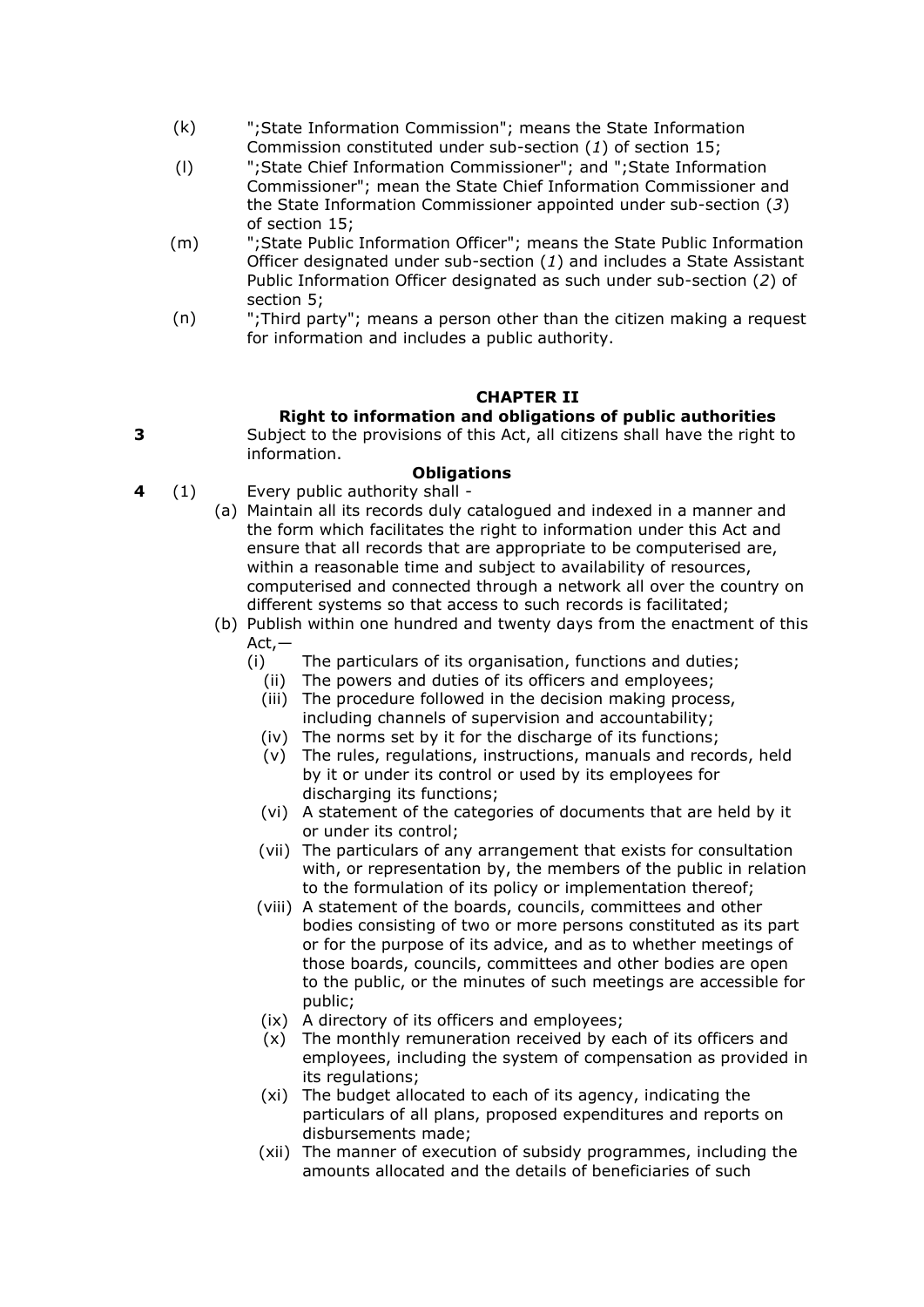programmes;

- (xiii) Particulars of recipients of concessions, permits or authorisations granted by it;
- (xiv) Details in respect of the information, available to or held by it, reduced in an electronic form;
- (xv) The particulars of facilities available to citizens for obtaining information, including the working hours of a library or reading room, if maintained for public use;
- (xvi) The names, designations and other particulars of the Public Information Officers;
- (xvii) Such other information as may be prescribed and thereafter update these publications every year;
- (c) Publish all relevant facts while formulating important policies or announcing the decisions which affect public;
- (d) Provide reasons for its administrative or quasi-judicial decisions to affected persons.
- (2) It shall be a constant endeavour of every public authority to take steps in accordance with the requirements of clause (b) of sub-section (1) to provide as much information suo motu to the public at regular intervals through various means of communications, including internet, so that the public have minimum resort to the use of this Act to obtain information.
- (3) For the purposes of sub-section (1), every information shall be disseminated widely and in such form and manner which is easily accessible to the public.
- (4) All materials shall be disseminated taking into consideration the cost effectiveness, local language and the most effective method of communication in that local area and the information should be easily accessible, to the extent possible in electronic format with the Central Public Information Officer or State Public Information Officer, as the case may be, available free or at such cost of the medium or the print cost price as may be prescribed.

Explanation.—For the purposes of sub-sections (3) and (4), ";disseminated"; means making known or communicated the information to the public through notice boards, newspapers, public announcements, media broadcasts, the internet or any other means, including inspection of offices of any public authority.

## **Designation of PIOs**

- **5** (1) Every public authority shall, within one hundred days of the enactment of this Act, designate as many officers as the Central Public Information Officers or State Public Information Officers, as the case may be, in all administrative units or offices under it as may be necessary to provide information to persons requesting for the information under this Act.
	- (2) Without prejudice to the provisions of sub-section (1), every public authority shall designate an officer, within one hundred days of the enactment of this Act, at each sub-divisional level or other sub-district level as a Central Assistant Public Information Officer or a State Assistant Public Information Officer, as the case may be, to receive the applications for information or appeals under this Act for forwarding the same forthwith to the Central Public Information Officer or the State Public Information Officer or senior officer specified under subsection (1) of section 19 or the Central Information Commission or the State Information Commission, as the case may be:

Provided that where an application for information or appeal is given to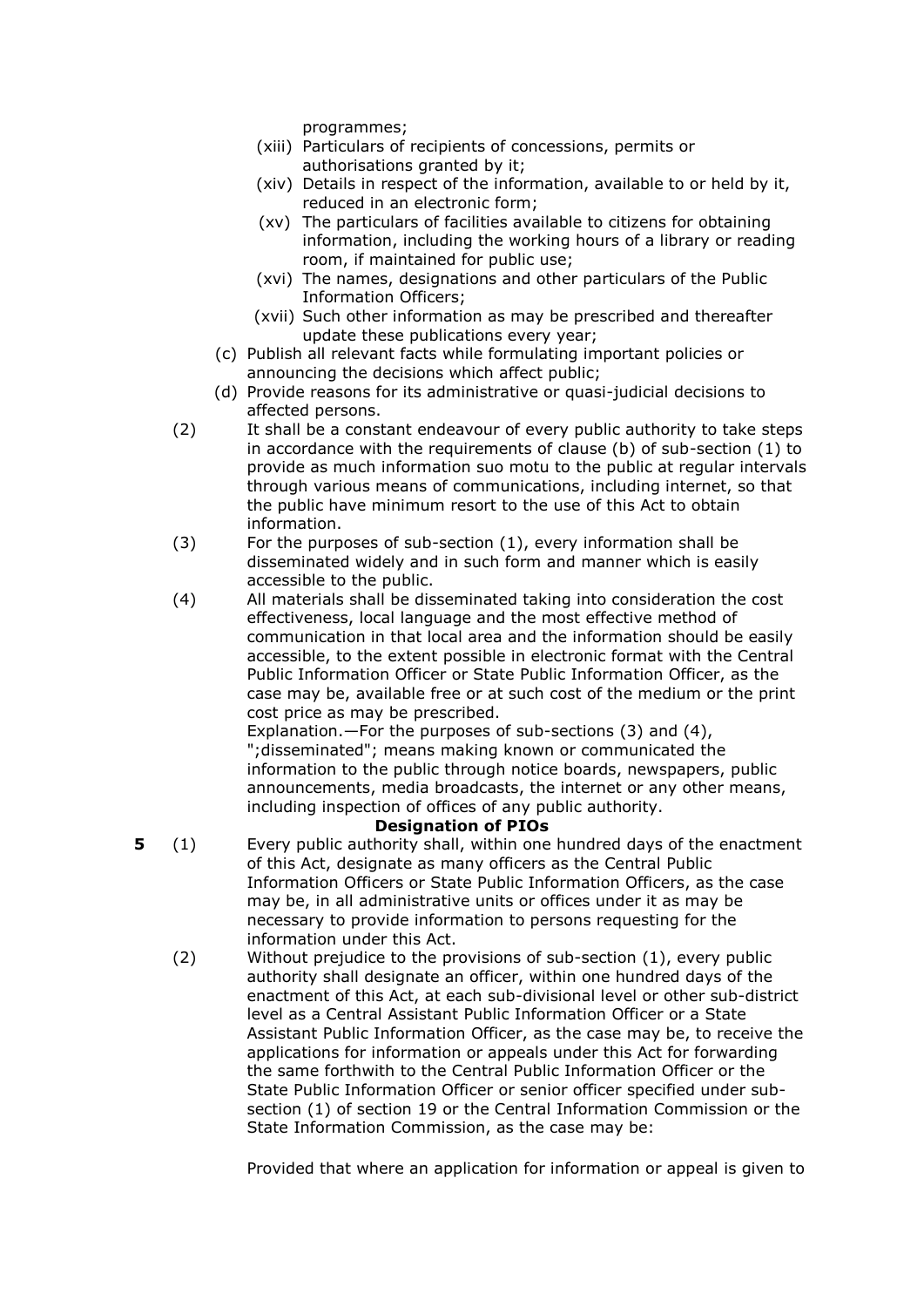a Central Assistant Public Information Officer or a State Assistant Public Information Officer, as the case may be, a period of five days shall be added in computing the period for response specified under sub-section (1) of section 7.

- (3) Every Central Public Information Officer or State Public Information Officer, as the case may be, shall deal with requests from persons seeking information and render reasonable assistance to the persons seeking such information.
- (4) The Central Public Information Officer or State Public Information Officer, as the case may be, may seek the assistance of any other officer as he or she considers it necessary for the proper discharge of his or her duties.
- (5) Any officer, whose assistance has been sought under sub-section (4), shall render all assistance to the Central Public Information Officer or State Public Information Officer, as the case may be, seeking his or her assistance and for the purposes of any contravention of the provisions of this Act, such other officer shall be treated as a Central Public Information Officer or State Public Information Officer, as the case may be.

### **Request for obtaining information**

- **6** (1) A person, who desires to obtain any information under this Act, shall make a request in writing or through electronic means in English or Hindi or in the official language of the area in which the application is being made, accompanying such fee as may be prescribed, to—
	- (a) The Central Public Information Officer or State Public Information Officer, as the case may be, of the concerned public authority;
	- (b) The Central Assistant Public Information Officer or State Assistant Public Information Officer, as the case may be,specifying the particulars of the information sought by him or her: Provided that where such request cannot be made in writing, the Central Public Information Officer or State Public Information Officer, as the case may be, shall render all reasonable assistance to the person making the request orally to reduce the same in writing.
	- (2) An applicant making request for information shall not be required to give any reason for requesting the information or any other personal details except those that may be necessary for contacting him.
	- (3) Where an application is made to a public authority requesting for an information,—
		- (i) Which is held by another public authority; or
		- (ii) The subject matter of which is more closely connected with the functions of another public authority,the public authority, to which such application is made, shall transfer the application or such part of it as may be appropriate to that other public authority and inform the applicant immediately about such transfer:

Provided that the transfer of an application pursuant to this sub-section shall be made as soon as practicable but in no case later than five days from the date of receipt of the application.

#### **Disposal of Request**

**7** (1) Subject to the proviso to sub-section (2) of section 5 or the proviso to sub-section (3) of section 6, the Central Public Information Officer or State Public Information Officer, as the case may be, on receipt of a request under section 6 shall, as expeditiously as possible, and in any case within thirty days of the receipt of the request, either provide the information on payment of such fee as may be prescribed or reject the request for any of the reasons specified in sections 8 and 9: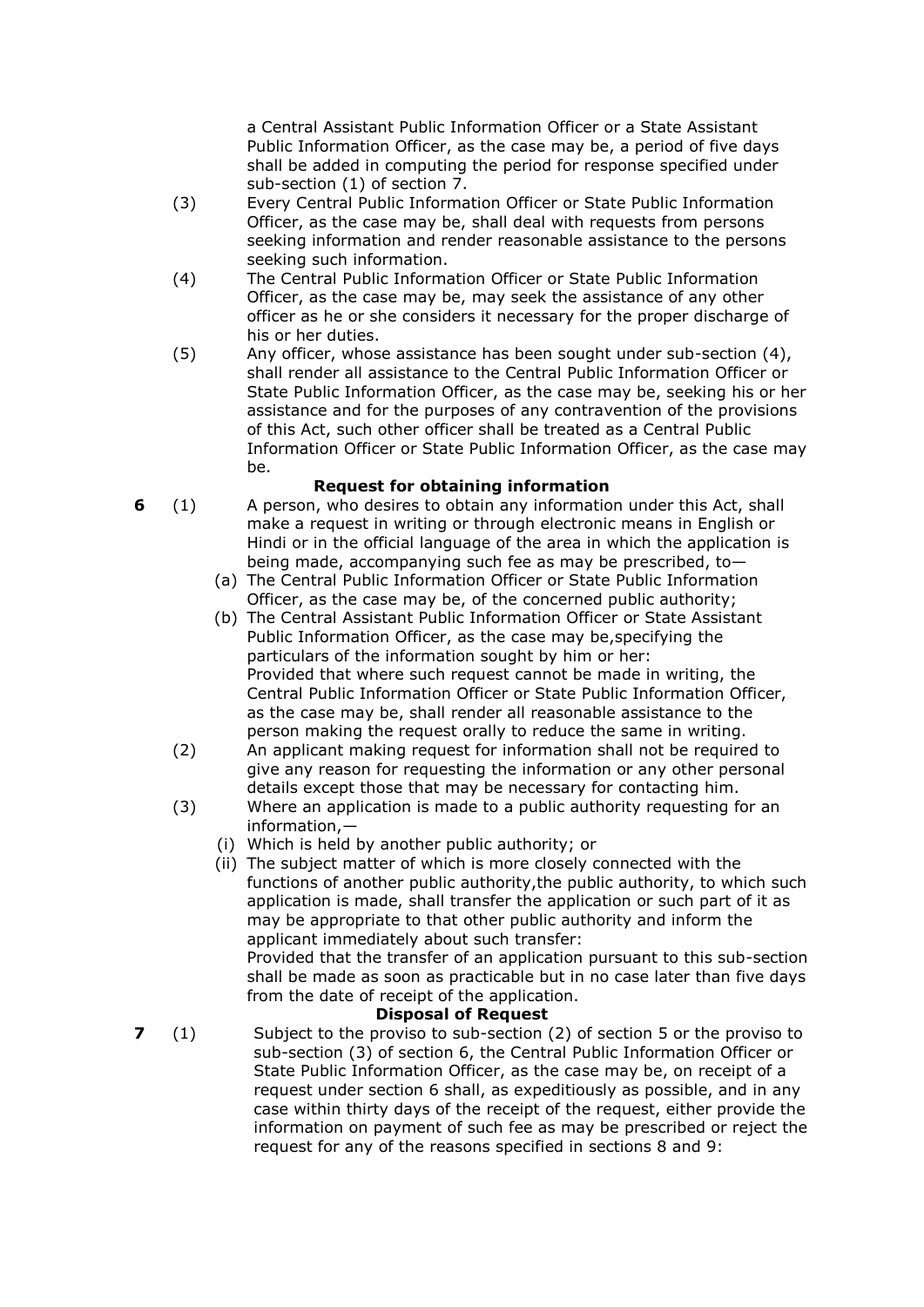Provided that where the information sought for concerns the life or liberty of a person, the same shall be provided within forty-eight hours of the receipt of the request.

- (2) If the Central Public Information Officer or State Public Information Officer, as the case may be, fails to give decision on the request for information within the period specified under sub-section (1), the Central Public Information Officer or State Public Information Officer, as the case may be, shall be deemed to have refused the request.
- (3) Where a decision is taken to provide the information on payment of any further fee representing the cost of providing the information, the Central Public Information Officer or State Public Information Officer, as the case may be, shall send an intimation to the person making the request, giving—
	- (a) The details of further fees representing the cost of providing the information as determined by him, together with the calculations made to arrive at the amount in accordance with fee prescribed under sub-section (1), requesting him to deposit that fees, and the period intervening between the despatch of the said intimation and payment of fees shall be excluded for the purpose of calculating the period of thirty days referred to in that sub-section;
	- (b) Information concerning his or her right with respect to review the decision as to the amount of fees charged or the form of access provided, including the particulars of the appellate authority, time limit, process and any other forms.
- (4) Where access to the record or a part thereof is required to be provided under this Act and the person to whom access is to be provided is sensorily disabled, the Central Public Information Officer or State Public Information Officer, as the case may be, shall provide assistance to enable access to the information, including providing such assistance as may be appropriate for the inspection.
- (5) Where access to information is to be provided in the printed or in any electronic format, the applicant shall, subject to the provisions of subsection (6), pay such fee as may be prescribed:

Provided that the fee prescribed under sub-section (1) of section 6 and sub-sections (1) and (5) of section 7 shall be reasonable and no such fee shall be charged from the persons who are of below poverty line as may be determined by the appropriate Government.

- (6) Notwithstanding anything contained in sub-section (5), the person making request for the information shall be provided the information free of charge where a public authority fails to comply with the time limits specified in sub-section (1).
- (7) Before taking any decision under sub-section (1), the Central Public Information Officer or State Public Information Officer, as the case may be, shall take into consideration the representation made by a third party under section 11.
- (8) Where a request has been rejected under sub-section (1), the Central Public Information Officer or State Public Information Officer, as the case may be, shall communicate to the person making the request,—
	- (i) The reasons for such rejection;
	- (ii) The period within which an appeal against such rejection may be preferred; and
	- (iii) The particulars of the appellate authority.
- (9) An information shall ordinarily be provided in the form in which it is sought unless it would disproportionately divert the resources of the public authority or would be detrimental to the safety or preservation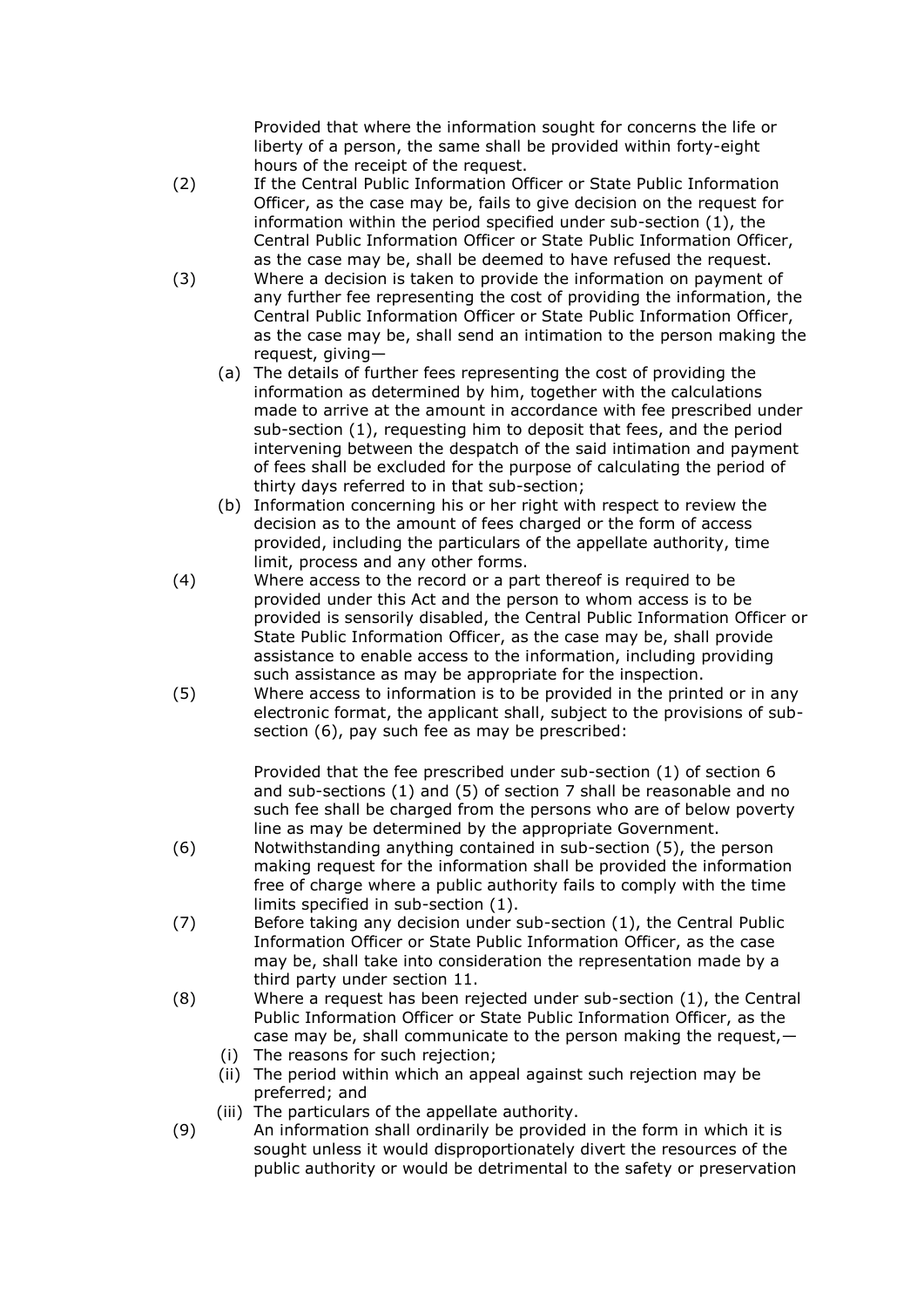of the record in question.

#### **Exemption**

- **8** (1) Notwithstanding anything contained in this Act, there shall be no obligation to give any citizen,—
	- (a) Information, disclosure of which would prejudicially affect the sovereignty and integrity of India, the security, strategic, scientific or economic interests of the State, relation with foreign State or lead to incitement of an offence;
	- (b) Information which has been expressly forbidden to be published by any court of law or tribunal or the disclosure of which may constitute contempt of court;
	- (c) Information, the disclosure of which would cause a breach of privilege of Parliament or the State Legislature;
	- (d) Information including commercial confidence, trade secrets or intellectual property, the disclosure of which would harm the competitive position of a third party, unless the competent authority is satisfied that larger public interest warrants the disclosure of such information;
	- (e) Information available to a person in his fiduciary relationship, unless the competent authority is satisfied that the larger public interest warrants the disclosure of such information;
	- (f) Information received in confidence from foreign Government;
	- (g) Information, the disclosure of which would endanger the life or physical safety of any person or identify the source of information or assistance given in confidence for law enforcement or security purposes;
	- (h) Information which would impede the process of investigation or apprehension or prosecution of offenders;
	- (i) Cabinet papers including records of deliberations of the Council of Ministers, Secretaries and other officers: Provided that the decisions of Council of Ministers, the reasons thereof, and the material on the basis of which the decisions were taken shall be made public after the decision has been taken, and the matter is complete, or over:

Provided further that those matters which come under the exemptions specified in this section shall not be disclosed;

(j) Information which relates to personal information the disclosure of which has no relationship to any public activity or interest, or which would cause unwarranted invasion of the privacy of the individual unless the Central Public Information Officer or the State Public Information Officer or the appellate authority, as the case may be, is satisfied that the larger public interest justifies the disclosure of such information:

Provided that the information which cannot be denied to the Parliament or a State Legislature shall not be denied to any person.

- (2) Notwithstanding anything in the Official Secrets Act, 1923 nor any of the exemptions permissible in accordance with sub-section (1), a public authority may allow access to information, if public interest in disclosure outweighs the harm to the protected interests.
- (3) Subject to the provisions of clauses (a), (c) and (i) of sub-section (1), any information relating to any occurrence, event or matter which has taken place, occurred or happened twenty years before the date on which any request is made under secton 6 shall be provided to any person making a request under that section:

Provided that where any question arises as to the date from which the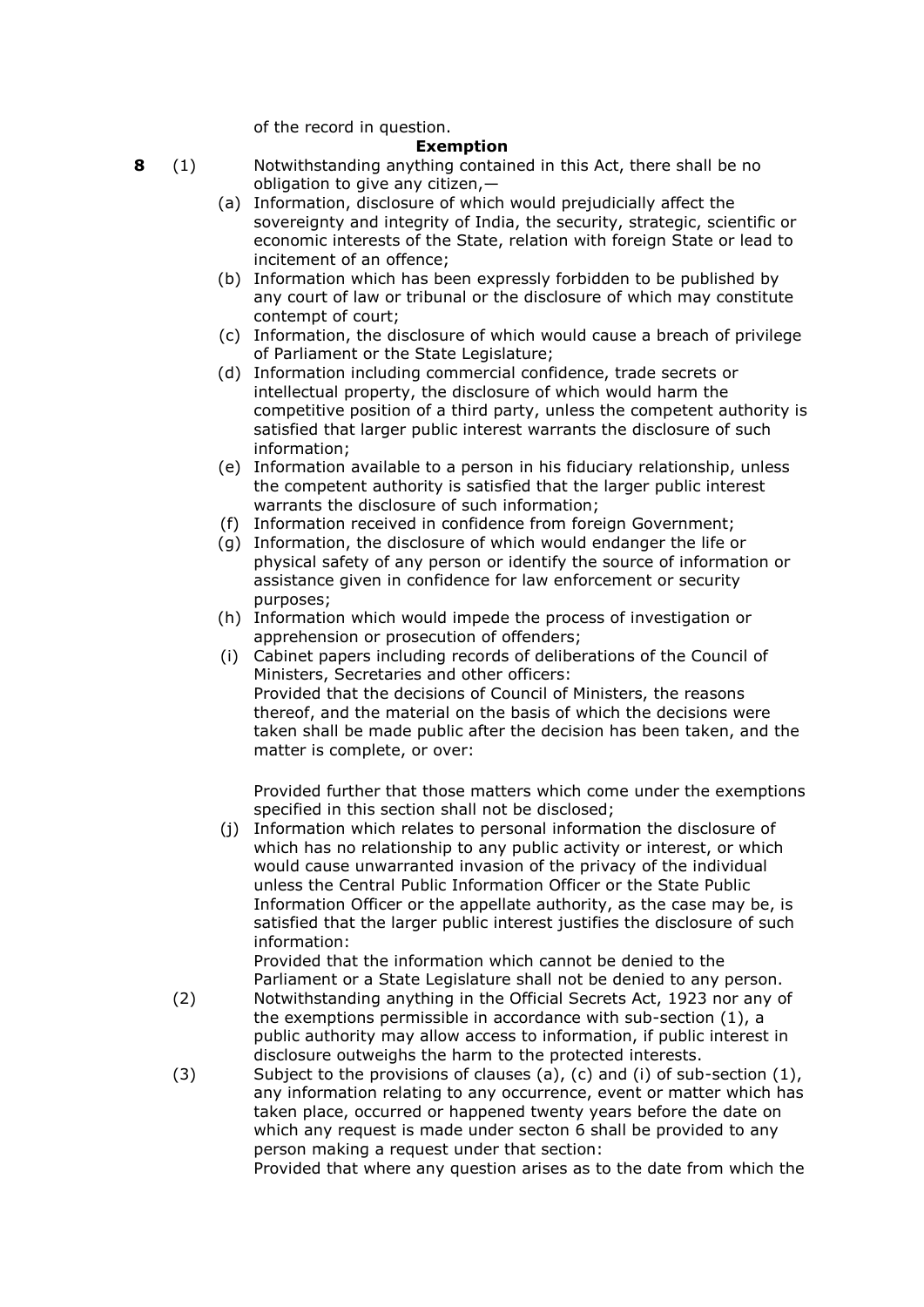said period of twenty years has to be computed, the decision of the Central Government shall be final, subject to the usual appeals provided for in this Act.

### **Grounds for rejection**

**9** Without prejudice to the provisions of section 8, a Central Public Information Officer or a State Public Information Officer, as the case may be, may reject a request for information where such a request for providing access would involve an infringement of copyright subsisting in a person other than the State.

#### **Severity**

- **10** (1) Where a request for access to information is rejected on the ground that it is in relation to information which is exempt from disclosure, then, notwithstanding anything contained in this Act, access may be provided to that part of the record which does not contain any information which is exempt from disclosure under this Act and which can reasonably be severed from any part that contains exempt information.
	- (2) Where access is granted to a part of the record under sub-section (1), the Central Public Information Officer or State Public Information Officer, as the case may be, shall give a notice to the applicant, informing—
		- (a) That only part of the record requested, after severance of the record containing information which is exempt from disclosure, is being provided;
		- (b) The reasons for the decision, including any findings on any material question of fact, referring to the material on which those findings were based;
		- (c) The name and designation of the person giving the decision;
		- (d) The details of the fees calculated by him or her and the amount of fee which the applicant is required to deposit; and
		- (e) His or her rights with respect to review of the decision regarding nondisclosure of part of the information, the amount of fee charged or the form of access provided, including the particulars of the senior officer specified under sub-section (1) of section 19 or the Central Information Commission or the State Information Commission, as the case may be, time limit, process and any other form of access.

## **Third Party Information**

**11** (1) Where a Central Public Information Officer or a State Public Information Officer, as the case may be, intends to disclose any information or record, or part thereof on a request made under this Act, which relates to or has been supplied by a third party and has been treated as confidential by that third party, the Central Public Information Officer or State Public Information Officer, as the case may be, shall, within five days from the receipt of the request, give a written notice to such third party of the request and of the fact that the Central Public Information Officer or State Public Information Officer, as the case may be, intends to disclose the information or record, or part thereof, and invite the third party to make a submission in writing or orally, regarding whether the information should be disclosed, and such submission of the third party shall be kept in view while taking a decision about disclosure of information:

> Provided that except in the case of trade or commercial secrets protected by law, disclosure may be allowed if the public interest in disclosure outweighs in importance any possible harm or injury to the interests of such third party.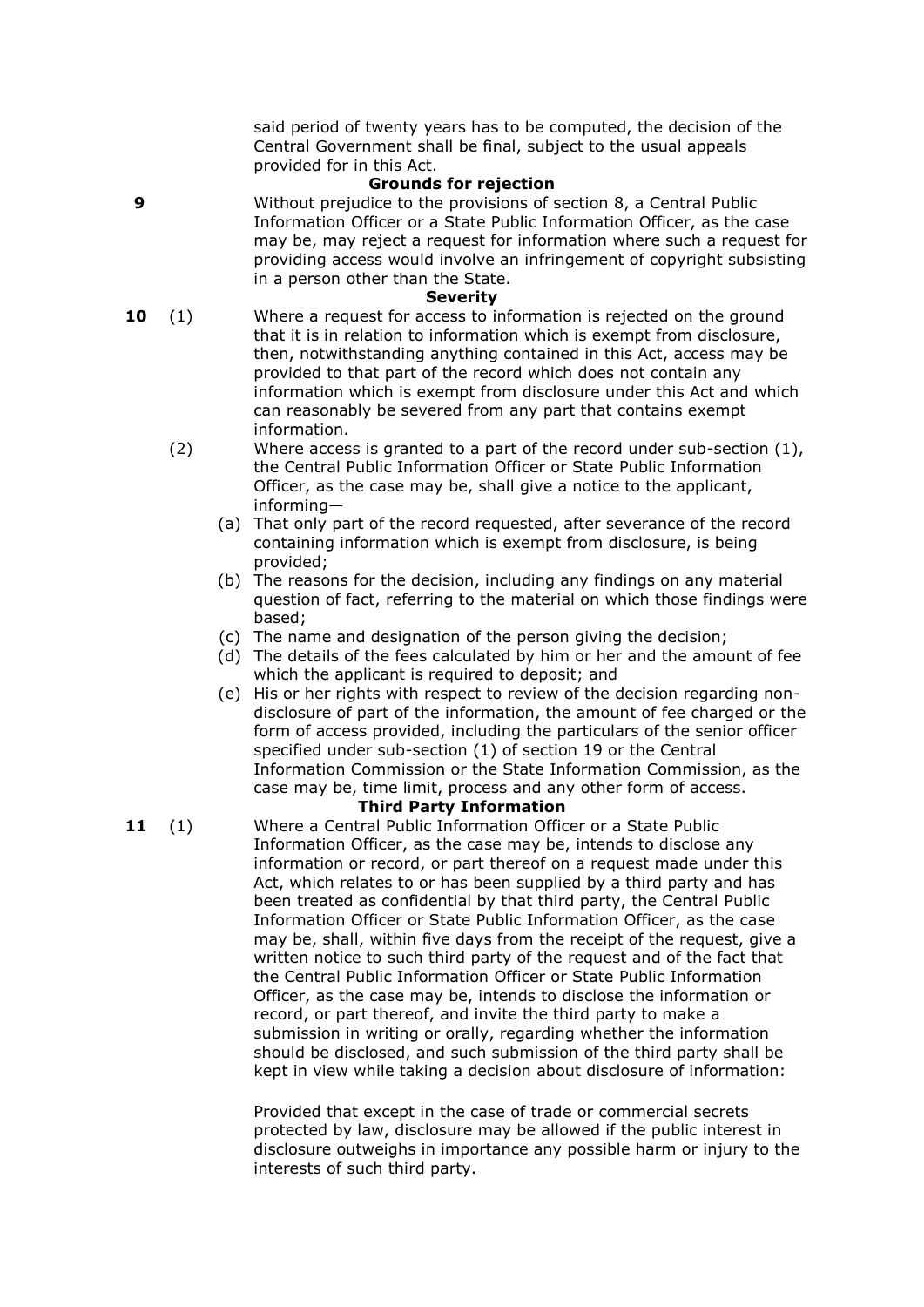- (2) Where a notice is served by the Central Public Information Officer or State Public Information Officer, as the case may be, under subsection (1) to a third party in respect of any information or record or part thereof, the third party shall, within ten days from the date of receipt of such notice, be given the opportunity to make representation against the proposed disclosure.
- (3) Notwithstanding anything contained in section 7, the Central Public Information Officer or State Public Information Officer, as the case may be, shall, within forty days after receipt of the request under section 6, if the third party has been given an opportunity to make representation under sub-section (2), make a decision as to whether or not to disclose the information or record or part thereof and give in writing the notice of his decision to the third party.
- (4) A notice given under sub-section (3) shall include a statement that the third party to whom the notice is given is entitled to prefer an appeal under section 19 against the decision.

#### **CHAPTER III The Central Information Commission**

- **12** (1) The Central Government shall, by notification in the Official Gazette, constitute a body to be known as the Central Information Commission to exercise the powers conferred on, and to perform the functions assigned to, it under this Act.
	- (2) The Central Information Commission shall consist of—
		- (a) The Chief Information Commissioner; and
			- (b) Such number of Central Information Commissioners, not exceeding ten, as may be deemed necessary.
	- (3) The Chief Information Commissioner and Information Commissioners shall be appointed by the President on the recommendation of a committee consisting of—
		- (i) The Prime Minister, who shall be the Chairperson of the committee;
		- (ii) The Leader of Opposition in the Lok Sabha; and
		- (iii) A Union Cabinet Minister to be nominated by the Prime Minister. Explanation.—For the purposes of removal of doubts, it is hereby declared that where the Leader of Opposition in the House of the People has not been recognised as such, the Leader of the single largest group in opposition of the Government in the House of the People shall be deemed to be the Leader of Opposition.
	- (4) The general superintendence, direction and management of the affairs of the Central Information Commission shall vest in the Chief Information Commissioner who shall be assisted by the Information Commissioners and may exercise all such powers and do all such acts and things which may be exercised or done by the Central Information Commission autonomously without being subjected to directions by any other authority under this Act.
	- (5) The Chief Information Commissioner and Information Commissioners shall be persons of eminence in public life with wide knowledge and experience in law, science and technology, social service, management, journalism, mass media or administration and governance.
	- (6) The Chief Information Commissioner or an Information Commissioner shall not be a Member of Parliament or Member of the Legislature of any State or Union territory, as the case may be, or hold any other office of profit or connected with any political party or carrying on any business or pursuing any profession.
	- (7) The headquarters of the Central Information Commission shall be at Delhi and the Central Information Commission may, with the previous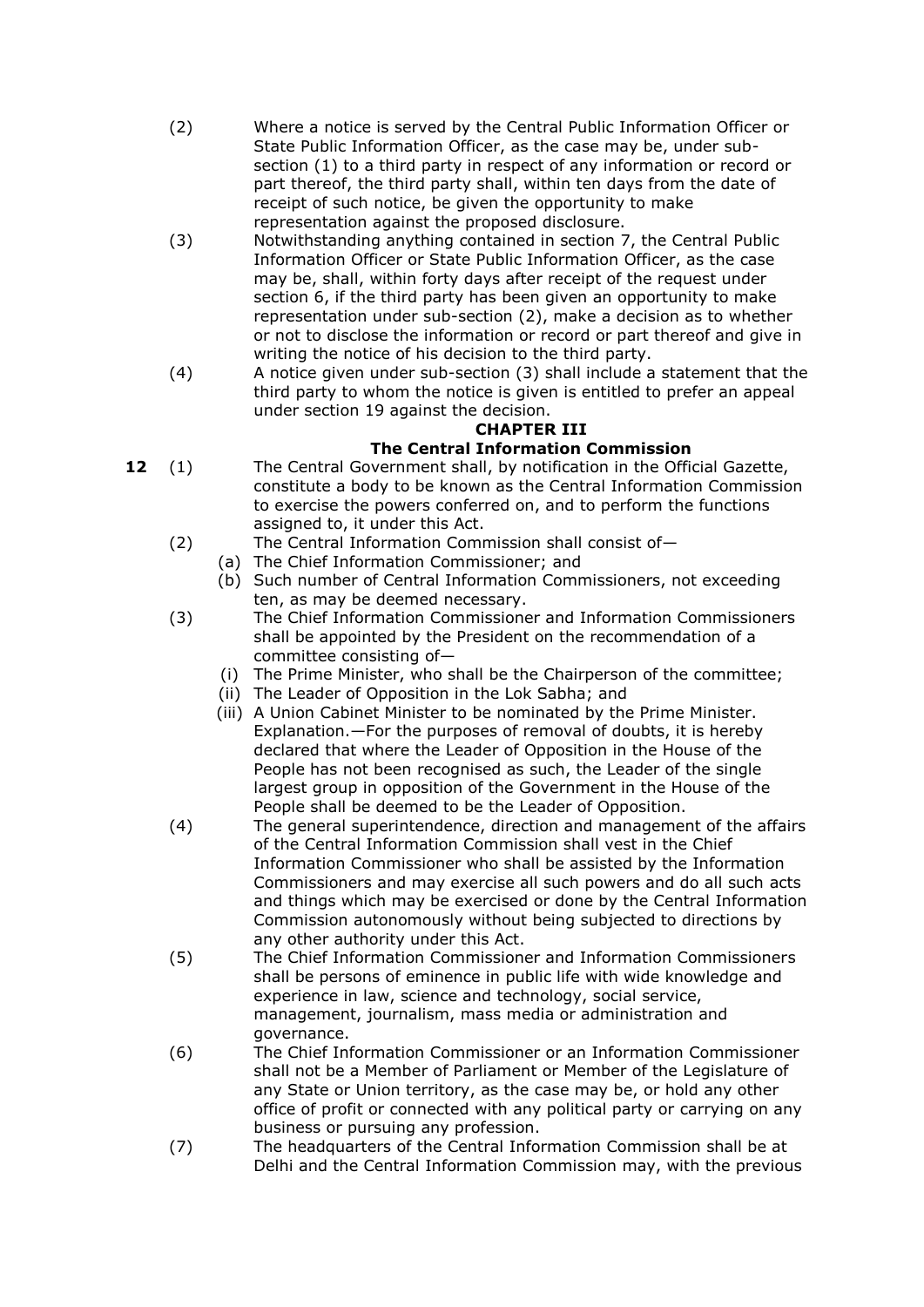approval of the Central Government, establish offices at other places in India.

**Term of office and conditions of service 13** (1) The Chief Information Commissioner shall hold office for a term of five years from the date on which he enters upon his office and shall not be eligible for reappointment:

> Provided that no Chief Information Commissioner shall hold office as such after he has attained the age of sixty-five years.

(2) Every Information Commissioner shall hold office for a term of five years from the date on which he enters upon his office or till he attains the age of sixty-five years, whichever is earlier, and shall not be eligible for reappointment as such Information Commissioner:

> Provided that every Information Commissioner shall, on vacating his office under this sub-section be eligible for appointment as the Chief Information Commissioner in the manner specified in sub-section (3) of section 12:

Provided further that where the Information Commissioner is appointed as the Chief Information Commissioner, his term of office shall not be more than five years in aggregate as the Information Commissioner and the Chief Information Commissioner.

- (3) The Chief Information Commissioner or an Information Commissioner shall before he enters upon his office make and subscribe before the President or some other person appointed by him in that behalf, an oath or affirmation according to the form set out for the purpose in the First Schedule.
- (4) The Chief Information Commissioner or an Information Commissioner may, at any time, by writing under his hand addressed to the President, resign from his office:

Provided that the Chief Information Commissioner or an Information Commissioner may be removed in the manner specified under section 14.

- (5) The salaries and allowances payable to and other terms and conditions of service of —
	- (a) The Chief Information Commissioner shall be the same as that of the Chief Election Commissioner;
	- (b) An Information Commissioner shall be the same as that of an Election Commissioner: Provided that if the Chief Information Commissioner or an Information Commissioner, at the time of his appointment is, in receipt of a pension, other than a disability or wound pension, in respect of any previous service under the Government of India or under the Government of a State, his salary in respect of the service as the Chief Information Commissioner or an Information Commissioner shall be reduced by the amount of that pension including any portion of pension which was commuted and pension equivalent of other forms of retirement benefits excluding pension equivalent of retirement gratuity:

Provided further that if the Chief Information Commissioner or an Information Commissioner if, at the time of his appointment is, in receipt of retirement benefits in respect of any previous service rendered in a Corporation established by or under any Central Act or State Act or a Government company owned or controlled by the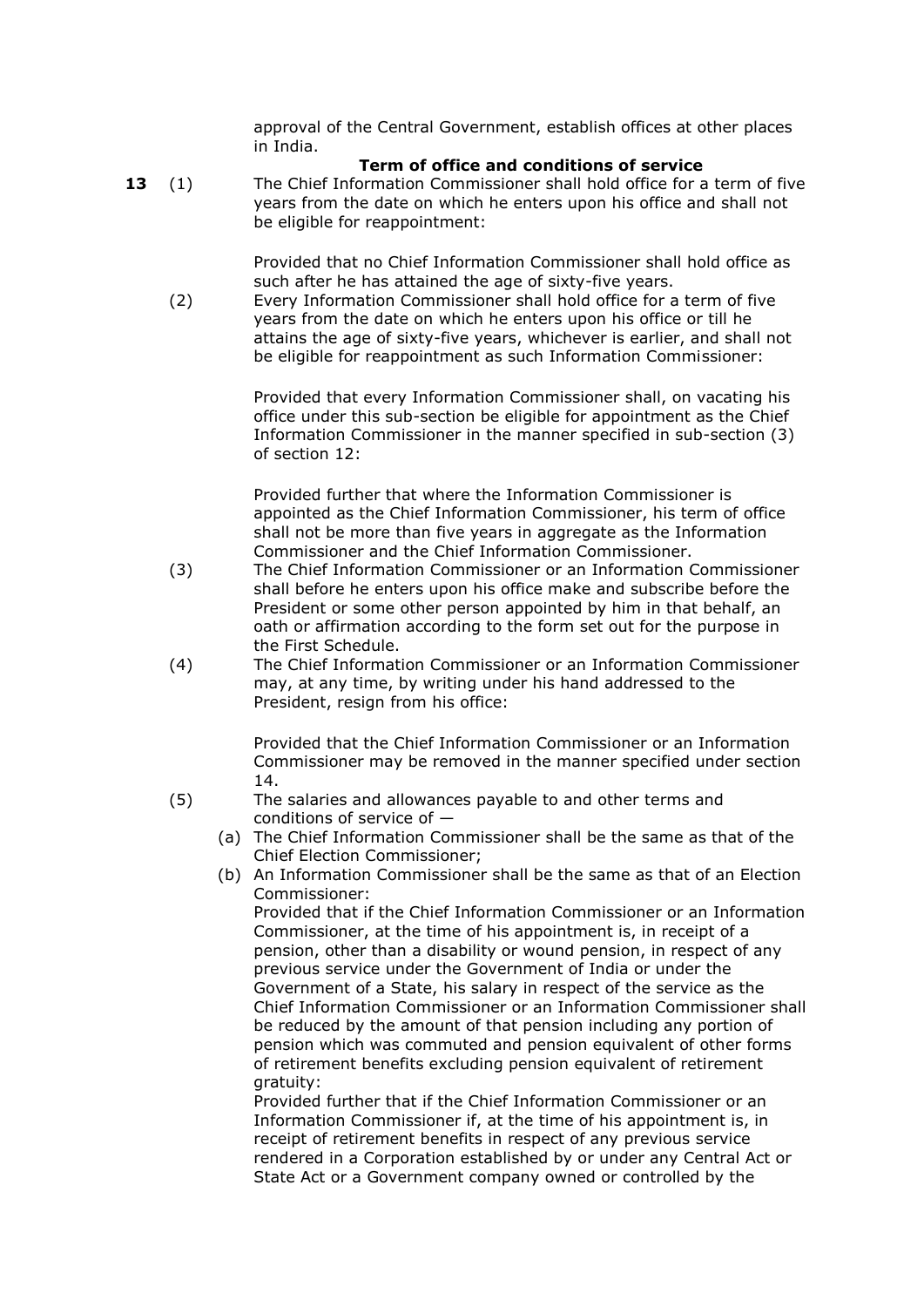Central Government or the State Government, his salary in respect of the service as the Chief Information Commissioner or an Information Commissioner shall be reduced by the amount of pension equivalent to the retirement benefits:

Provided also that the salaries, allowances and other conditions of service of the Chief Information Commissioner and the Information Commissioners shall not be varied to their disadvantage after their appointment.

(6) The Central Government shall provide the Chief Information Commissioner and the Information Commissioners with such officers and employees as may be necessary for the efficient performance of their functions under this Act, and the salaries and allowances payable to and the terms and conditions of service of the officers and other employees appointed for the purpose of this Act shall be such as may be prescribed.

#### **Removal of Chief Information Commissioner or Information Commissioner**

- **14** (1) Subject to the provisions of sub-section (3), the Chief Information Commissioner or any Information Commissioner shall be removed from his office only by order of the President on the ground of proved misbehaviour or incapacity after the Supreme Court, on a reference made to it by the President, has, on inquiry, reported that the Chief Information Commissioner or any Information Commissioner, as the case may be, ought on such ground be removed.
	- (2) The President may suspend from office, and if deem necessary prohibit also from attending the office during inquiry, the Chief Information Commissioner or Information Commissioner in respect of whom a reference has been made to the Supreme Court under subsection (1) until the President has passed orders on receipt of the report of the Supreme Court on such reference.
	- (3) Notwithstanding anything contained in sub-section (1), the President may by order remove from office the Chief Information Commissioner or any Information Commissioner if the Chief Information Commissioner or a Information Commissioner, as the case may be,—
		- (a) Is adjudged an insolvent; or
		- (b) Has been convicted of an offence which, in the opinion of the President, involves moral turpitude; or
		- (c) Engages during his term of office in any paid employment outside the duties of his office; or
		- (d) Is, in the opinion of the President, unfit to continue in office by reason of infirmity of mind or body; or
		- (e) Has acquired such financial or other interest as is likely to affect prejudicially his functions as the Chief Information Commissioner or a Information Commissioner.
	- (4) If the Chief Information Commissioner or a Information Commissioner in any way, concerned or interested in any contract or agreement made by or on behalf of the Government of India or participates in any way in the profit thereof or in any benefit or emolument arising there from otherwise than as a member and in common with the other members of an incorporated company, he shall, for the purposes of sub-section (1), be deemed to be guilty of misbehavior.

## **CHAPTER IV**

# **Constitution of State Information Commission**

**15** (1) Every State Government shall, by notification in the Official Gazette, constitute a body to be known as the ......... (name of the State) Information Commission to exercise the powers conferred on, and to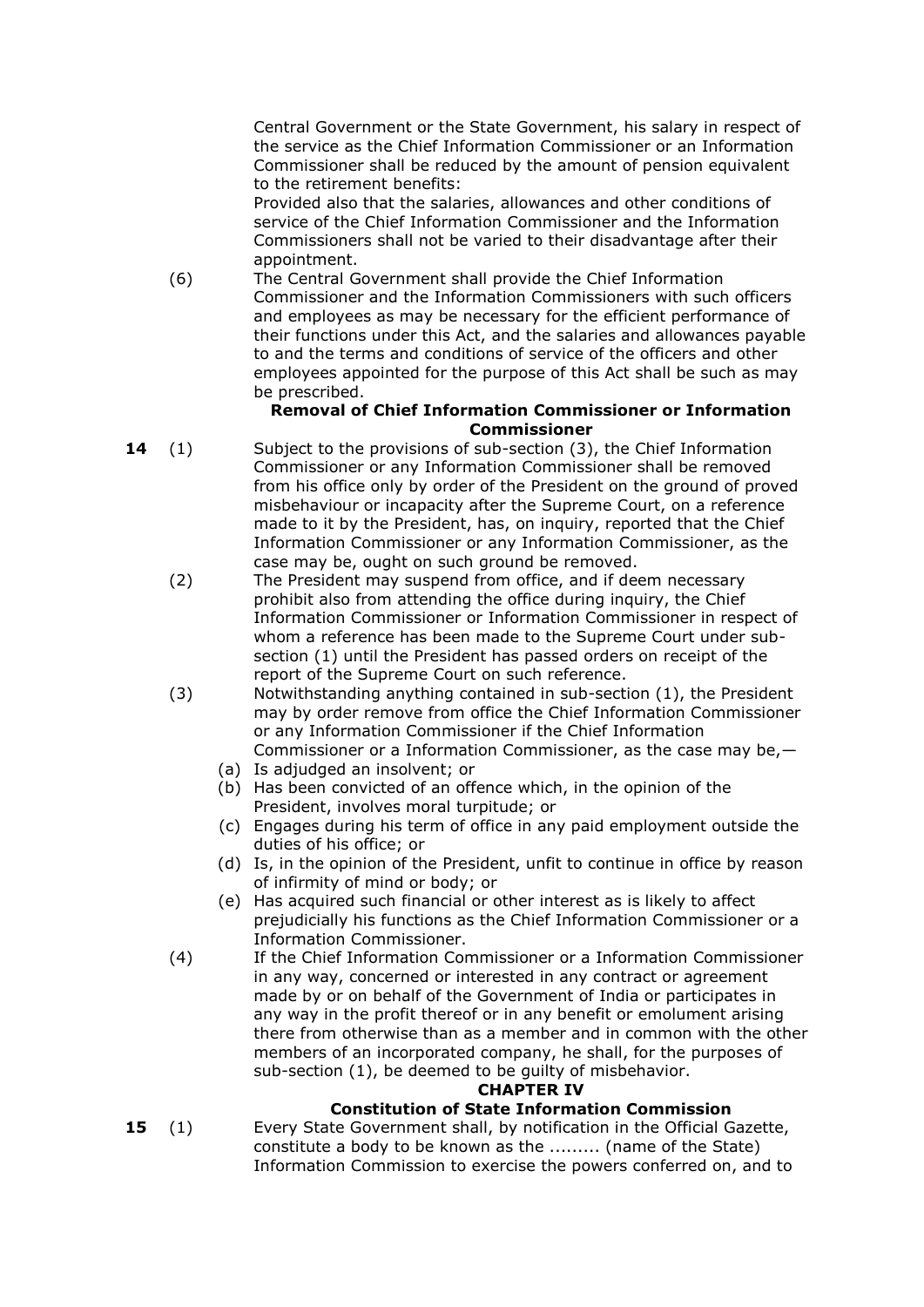perform the functions assigned to, it under this Act.

- (2) The State Information Commission shall consist of—
	- (a) The State Chief Information Commissioner, and
	- (b) Such number of State Information Commissioners, not exceeding ten, as may be deemed necessary.
- (3) The State Chief Information Commissioner and the State Information Commissioners shall be appointed by the Governor on the recommendation of a committee consisting of—
	- (i) The Chief Minister, who shall be the Chairperson of the committee;
	- (ii) The Leader of Opposition in the Legislative Assembly; and
	- (iii) A Cabinet Ministrer to be nominated by the Chief Minister. Explanation.—For the purposes of removal of doubts, it is hereby declared that where the Leader of Opposition in the Legislative Assembly has not been recognised as such, the Leader of the single largest group in opposition of the Government in the Legislative Assembly shall be deemed to be the Leader of Opposition.
- (4) The general superintendence, direction and management of the affairs of the State Information Commission shall vest in the State Chief Information Commissioner who shall be assisted by the State Information Commissioners and may exercise all such powers and do all such acts and things which may be exercised or done by the State Information Commission autonomously without being subjected to directions by any other authority under this Act.
- (5) The State Chief Information Commissioner and the State Information Commissioners shall be persons of eminence in public life with wide knowledge and experience in law, science and technology, social service, management, journalism, mass media or administration and governance.
- (6) The State Chief Information Commissioner or a State Information Commissioner shall not be a Member of Parliament or Member of the Legislature of any State or Union territory, as the case may be, or hold any other office of profit or connected with any political party or carrying on any business or pursuing any profession.
- (7) The headquarters of the State Information Commission shall be at such place in the State as the State Government may, by notification in the Official Gazette, specify and the State Information Commission may, with the previous approval of the State Government, establish offices at other places in the State.

#### **Terms of office and conditions of service**

**16** (1) The State Chief Information Commissioner shall hold office for a term of five years from the date on which he enters upon his office and shall not be eligible for reappointment:

Provided that no State Chief Information Commissioner shall hold office as such after he has attained the age of sixty-five years.

(2) Every State Information Commissioner shall hold office for a term of five years from the date on which he enters upon his office or till he attains the age of sixty-five years, whichever is earlier, and shall not be eligible for reappointment as such State Information Commissioner:

> Provided that every State Information Commissioner shall, on vacating his office under this sub-section, be eligible for appointment as the State Chief Information Commissioner in the manner specified in sub-section (3) of section 15:

Provided further that where the State Information Commissioner is appointed as the State Chief Information Commissioner, his term of office shall not be more than five years in aggregate as the State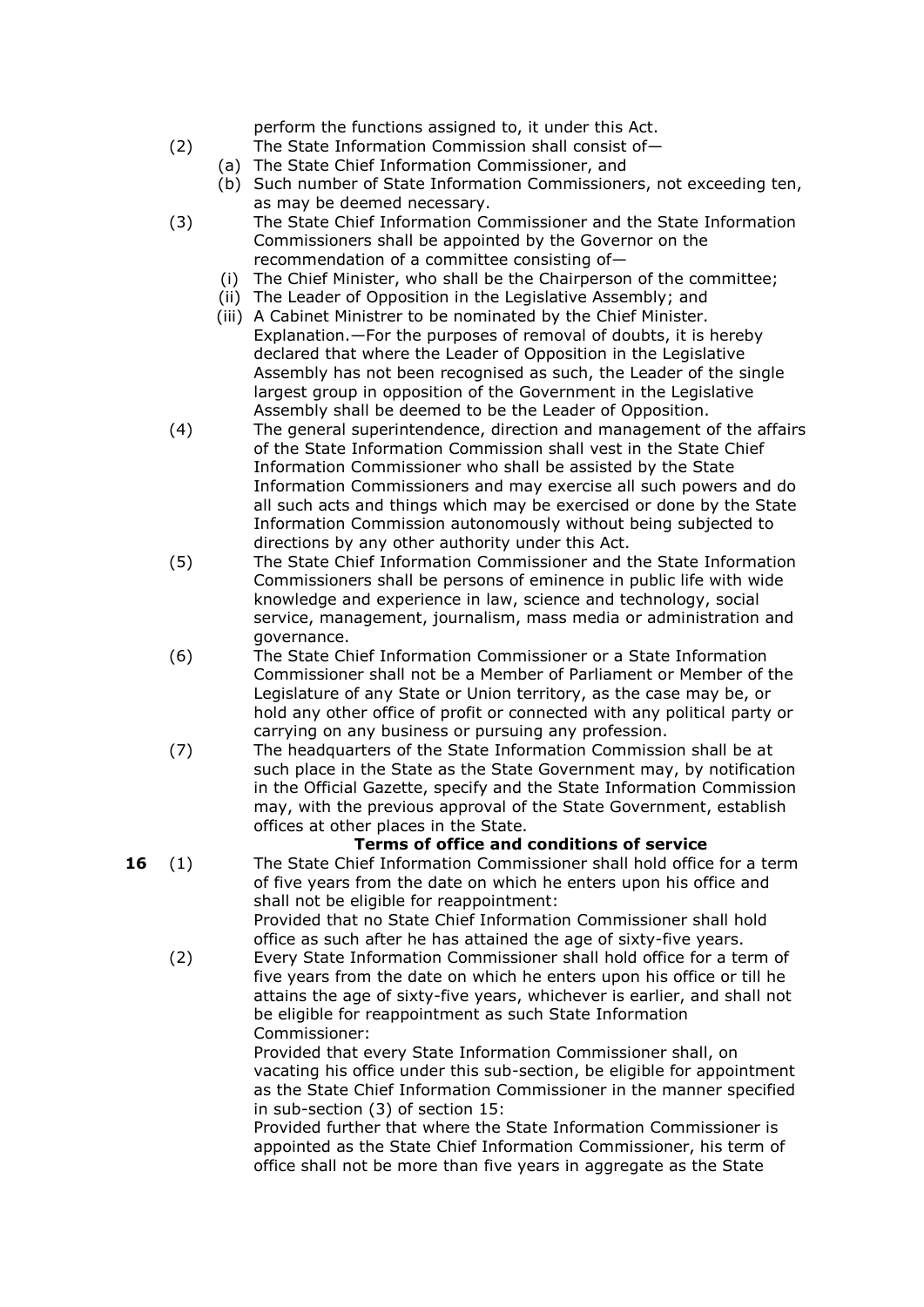Information Commissioner and the State Chief Information Commissioner.

- (3) The State Chief Information Commissioner or a State Information Commissioner, shall before he enters upon his office make and subscribe before the Governor or some other person appointed by him in that behalf, an oath or affirmation according to the form set out for the purpose in the First Schedule.
- (4) The State Chief Information Commissioner or a State Information Commissioner may, at any time, by writing under his hand addressed to the Governor, resign from his office: Provided that the State Chief Information Commissioner or a State Information Commissioner may be removed in the manner specified under section 17.
- (5) The salaries and allowances payable to and other terms and conditions of service of—
	- (a) The State Chief Information Commissioner shall be the same as that of an Election Commissioner;
	- (b) Tthe State Information Commissioner shall be the same as that of the Chief Secretary to the State Government: Provided that if the State Chief Information Commissioner or a State Information Commissioner, at the time of his appointment is, in receipt of a pension, other than a disability or wound pension, in respect of any previous service under the Government of India or under the Government of a State, his salary in respect of the service as the State Chief Information Commissioner or a State Information Commissioner shall be reduced by the amount of that pension including any portion of pension which was commuted and pension equivalent of other forms of retirement benefits excluding pension equivalent of retirement gratuity:

Provided further that where the State Chief Information Commissioner or a State Information Commissioner if, at the time of his appointment is, in receipt of retirement benefits in respect of any previous service rendered in a Corporation established by or under any Central Act or State Act or a Government company owned or controlled by the Central Government or the State Government, his salary in respect of the service as the State Chief Information Commissioner or the State Information Commissioner shall be reduced by the amount of pension equivalent to the retirement benefits:

Provided also that the salaries, allowances and other conditions of service of the State Chief Information Commissioner and the State Information Commissioners shall not be varied to their disadvantage after their appointment.

(6) The State Government shall provide the State Chief Information Commissioner and the State Information Commissioners with such officers and employees as may be necessary for the efficient performance of their functions under this Act, and the salaries and allowances payable to and the terms and conditions of service of the officers and other employees appointed for the purpose of this Act shall be such as may be prescribed.

### **Removal of State Chief Information Commissioner or State Information Commissioner**

**17** (1) Subject to the provisions of sub-section (3), the State Chief Information Commissioner or a State Information Commissioner shall be removed from his office only by order of the Governor on the ground of proved misbehaviour or incapacity after the Supreme Court,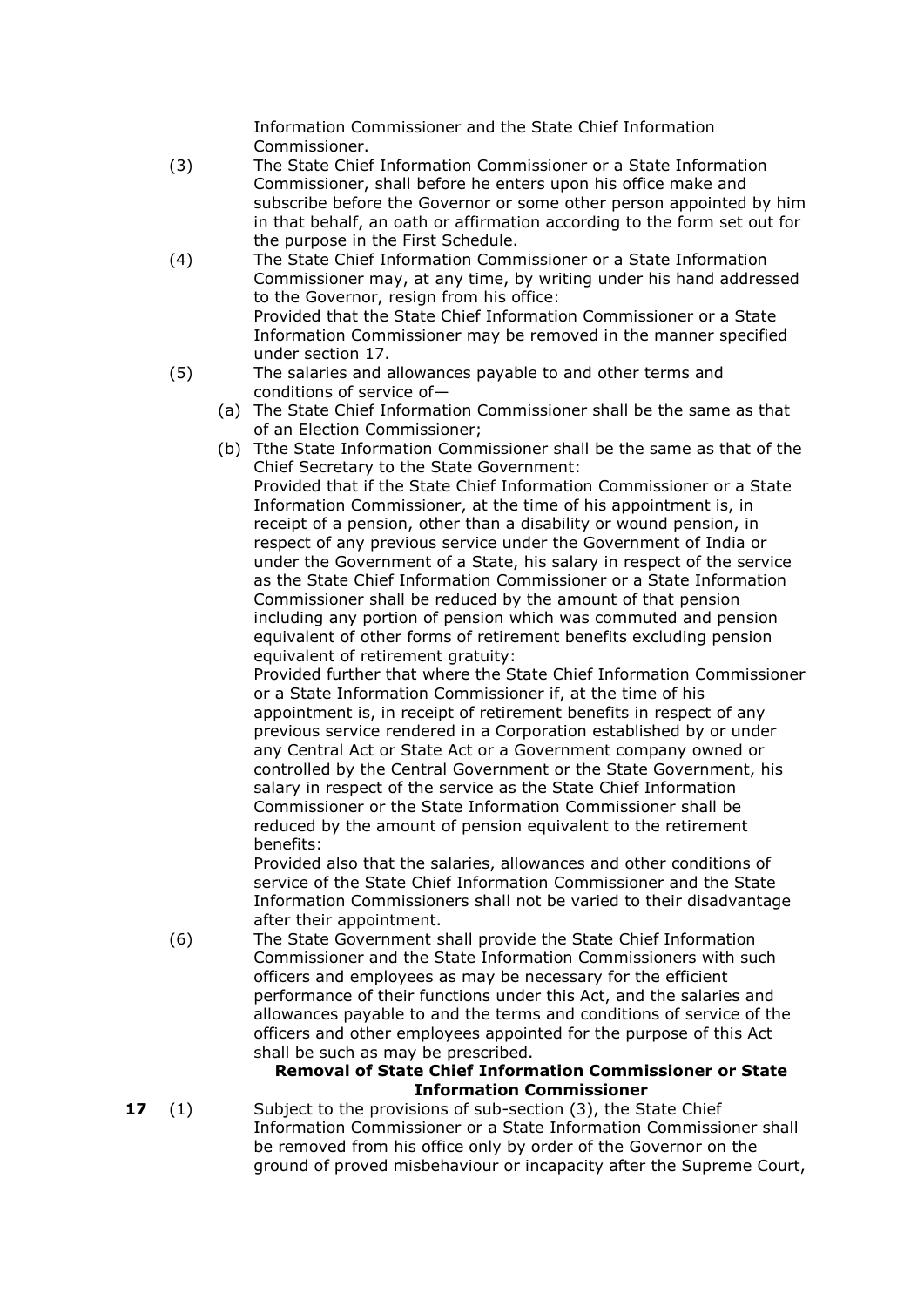on a reference made to it by the Governor, has on inquiry, reported that the State Chief Information Commissioner or a State Information Commissioner, as the case may be, ought on such ground be removed.

- (2) The Governor may suspend from office, and if deem necessary prohibit also from attending the office during inquiry, the State Chief Information Commissioner or a State Information Commissioner in respect of whom a reference has been made to the Supreme Court under sub-section (1) until the Governor has passed orders on receipt of the report of the Supreme Court on such reference.
- (3) Notwithstanding anything contained in sub-section (1), the Governor may by order remove from office the State Chief Information Commissioner or a State Information Commissioner if a State Chief Information Commissioner or a State Information Commissioner, as the case may be,—
	- (a) Is adjudged an insolvent; or
	- (b) Has been convicted of an offence which, in the opinion of the Governor, involves moral turpitude; or
	- (c) Engages during his term of office in any paid employment outside the duties of his office; or
	- (d) Is, in the opinion of the Governor, unfit to continue in office by reason of infirmity of mind or body; or
	- (e) Has acquired such financial or other interest as is likely to affect prejudicially his functions as the State Chief Information Commissioner or a State Information Commissioner.
- (4) If the State Chief Information Commissioner or a State Information Commissioner in any way, concerned or interested in any contract or agreement made by or on behalf of the Government of the State or participates in any way in the profit thereof or in any benefit or emoluments arising therefrom otherwise than as a member and in common with the other members of an incorporated company, he shall, for the purposes of sub-section (1), be deemed to be guilty of misbehaviour.

#### **CHAPTER V**

## **Powers and functions of the Information Commissions**

- **18** (1) Subject to the provisions of this Act, it shall be the duty of the Central Information Commission or State Information Commission, as the case may be, to receive and inquire into a complaint from any person,—
	- (a) Who has been unable to submit a request to a Central Public Information Officer or State Public Information Officer, as the case may be, either by reason that no such officer has been appointed under this Act, or because the Central Assistant Public Information Officer or State Assistant Public Information Officer, as the case may be, has refused to accept his or her application for information or appeal under this Act for forwarding the same to the Central Public Information Officer or State Public Information Officer or senior officer specified in sub-section (1) of section 19 or the Central Information Commission or the State Information Commission, as the case may be;
	- (b) Who has been refused access to any information requested under this Act;
	- (c) Who has not been given a response to a request for information or access to information within the time limit specified under this Act;
	- (d) Who has been required to pay an amount of fee which he or she considers unreasonable;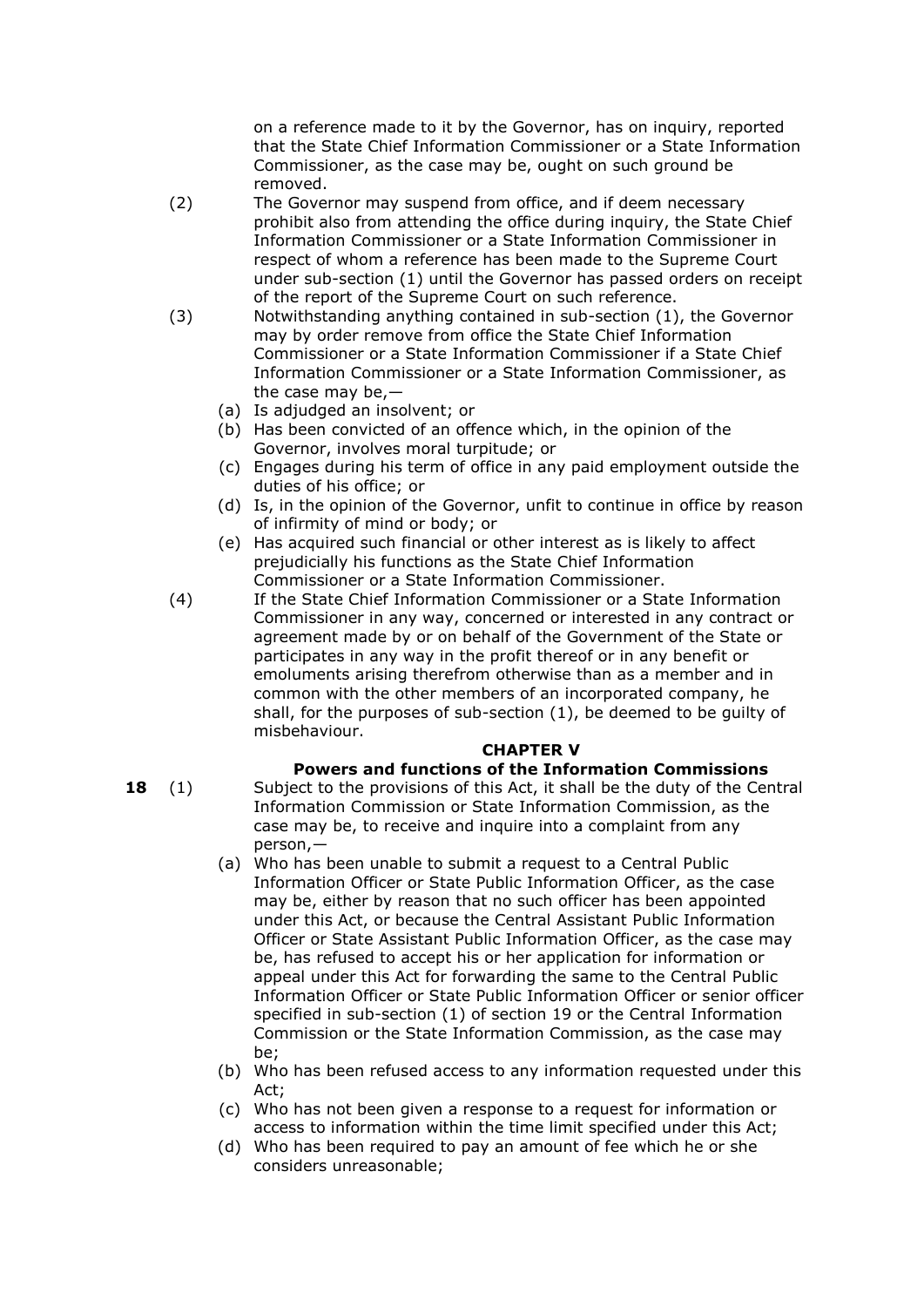- (e) Who believes that he or she has been given incomplete, misleading or false information under this Act; and
- (f) In respect of any other matter relating to requesting or obtaining access to records under this Act.
- (2) Where the Central Information Commission or State Information Commission, as the case may be, is satisfied that there are reasonable grounds to inquire into the matter, it may initiate an inquiry in respect thereof.
- (3) The Central Information Commission or State Information Commission, as the case may be, shall, while inquiring into any matter under this section, have the same powers as are vested in a civil court while trying a suit under the Code of Civil Procedure, 1908, in respect of the following matters, namely:—
	- (a) Summoning and enforcing the attendance of persons and compel them to give oral or written evidence on oath and to produce the documents or things;
	- (b) Requiring the discovery and inspection of documents;
	- (c) Receiving evidence on affidavit;
	- (d) Requisitioning any public record or copies thereof from any court or office;
	- (e) Issuing summons for examination of witnesses or documents; and (f) Any other matter which may be prescribed.
- (4) Notwithstanding anything inconsistent contained in any other Act of Parliament or State Legislature, as the case may be, the Central Information Commission or the State Information Commission, as the case may be, may, during the inquiry of any complaint under this Act, examine any record to which this Act applies which is under the control of the public authority, and no such record may be withheld from it on any grounds.

#### **Appeal**

**19** (1) Any person who, does not receive a decision within the time specified in sub-section (1) or clause (a) of sub-section (3) of section 7, or is aggrieved by a decision of the Central Public Information Officer or State Public Information Officer, as the case may be, may within thirty days from the expiry of such period or from the receipt of such a decision prefer an appeal to such officer who is senior in rank to the Central Public Information Officer or State Public Information Officer as the case may be, in each public authority: Provided that such officer may admit the appeal after the expiry of the

period of thirty days if he or she is satisfied that the appellant was prevented by sufficient cause from filing the appeal in time.

- (2) Where an appeal is preferred against an order made by a Central Public Information Officer or a State Public Information Officer, as the case may be, under section 11 to disclose third party information, the appeal by the concerned third party shall be made within thirty days from the date of the order.
- (3) A second appeal against the decision under sub-section (1) shall lie within ninety days from the date on which the decision should have been made or was actually received, with the Central Information Commission or the State Information Commission: Provided that the Central Information Commission or the State Information Commission, as the case may be, may admit the appeal after the expiry of the period of ninety days if it is satisfied that the appellant was prevented by sufficient cause from filing the appeal in time.
- (4) If the decision of the Central Public Information Officer or State Public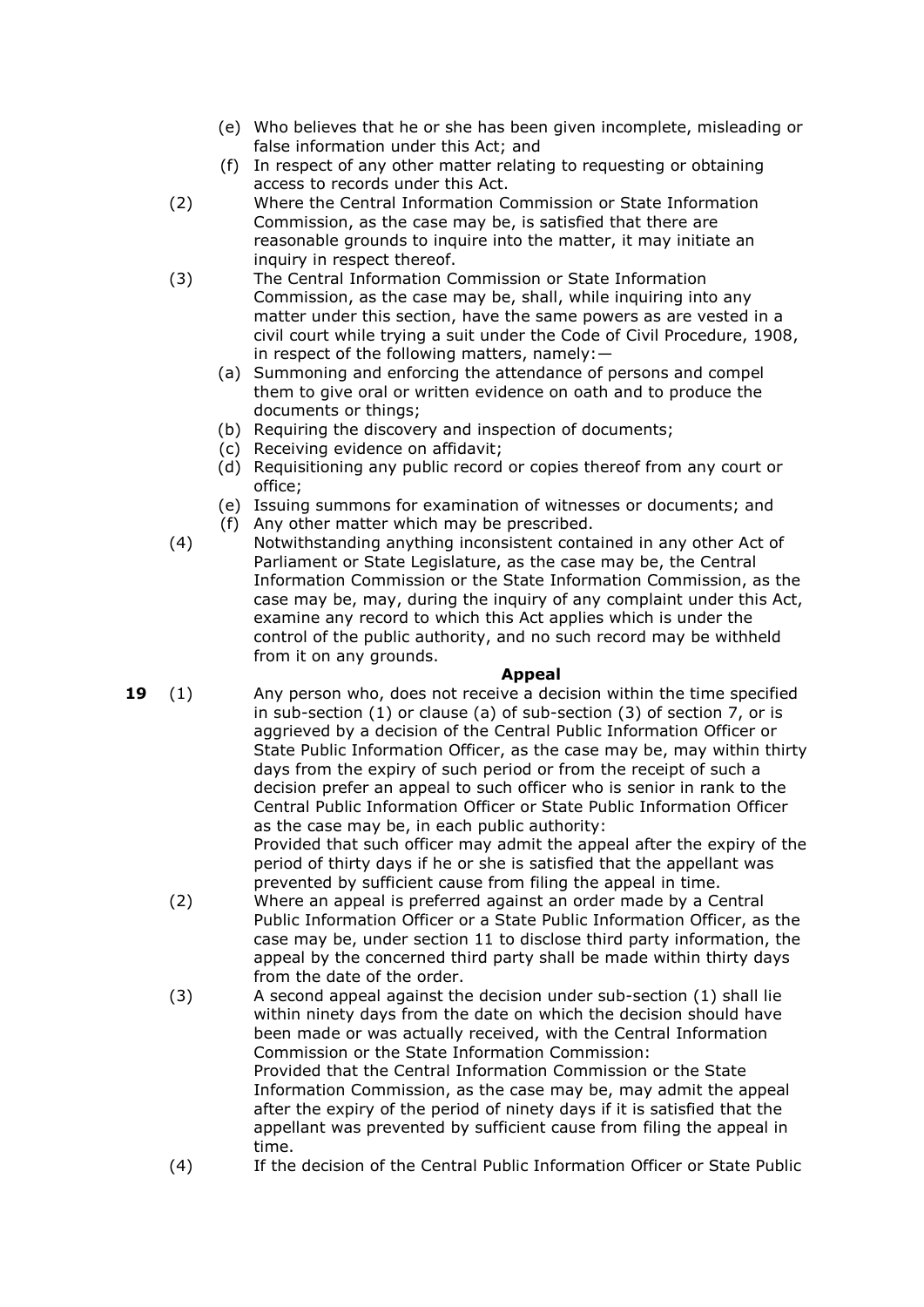Information Officer, as the case may be, against which an appeal is preferred relates to information of a third party, the Central Information Commission or State Information Commission, as the case may be, shall give a reasonable opportunity of being heard to that third party.

- (5) In any appeal proceedings, the onus to prove that a denial of a request was justified shall be on the Central Public Information Officer or State Public Information Officer, as the case may be, who denied the request.
- (6) An appeal under sub-section (1) or sub-section (2) shall be disposed of within thirty days of the receipt of the appeal or within such extended period not exceeding a total of forty-five days from the date of filing thereof, as the case may be, for reasons to be recorded in writing.
- (7) The decision of the Central Information Commission or State Information Commission, as the case may be, shall be binding.
- (8) In its decision, the Central Information Commission or State Information Commission, as the case may be, has the power to—
	- (a) Require the public authority to take any such steps as may be necessary to secure compliance with the provisions of this Act, including—
		- (i) By providing access to information, if so requested, in a particular form;
		- (ii) By appointing a Central Public Information Officer or State Public Information Officer, as the case may be;
		- (iii) By publishing certain information or categories of information;
		- (iv) By making necessary changes to its practices in relation to the maintenance, management and destruction of records;
		- (v) By enhancing the provision of training on the right to information for its officials;
		- (vi) By providing it with an annual report in compliance with clause (b) of sub-section (1) of section 4;
	- (b) Require the public authority to compensate the complainant for any loss or other detriment suffered;
	- (c) Impose any of the penalties provided under this Act;
	- (d) Reject the application.
- (9) The Central Information Commission or State Information Commission, as the case may be, shall give notice of its decision, including any right of appeal, to the complainant and the public authority.
- (10) The Central Information Commission or State Information Commission, as the case may be, shall decide the appeal in accordance with such procedure as may be prescribed.

#### **Penalties**

**20** (1) Where the Central Information Commission or the State Information Commission, as the case may be, at the time of deciding any complaint or appeal is of the opinion that the Central Public Information Officer or the State Public Information Officer, as the case may be, has, without any reasonable cause, refused to receive an application for information or has not furnished information within the time specified under sub-section (1) of section 7 or malafidely denied the request for information or knowingly given incorrect, incomplete or misleading information or destroyed information which was the subject of the request or obstructed in any manner in furnishing the information, it shall impose a penalty of two hundred and fifty rupees each day till application is received or information is furnished, so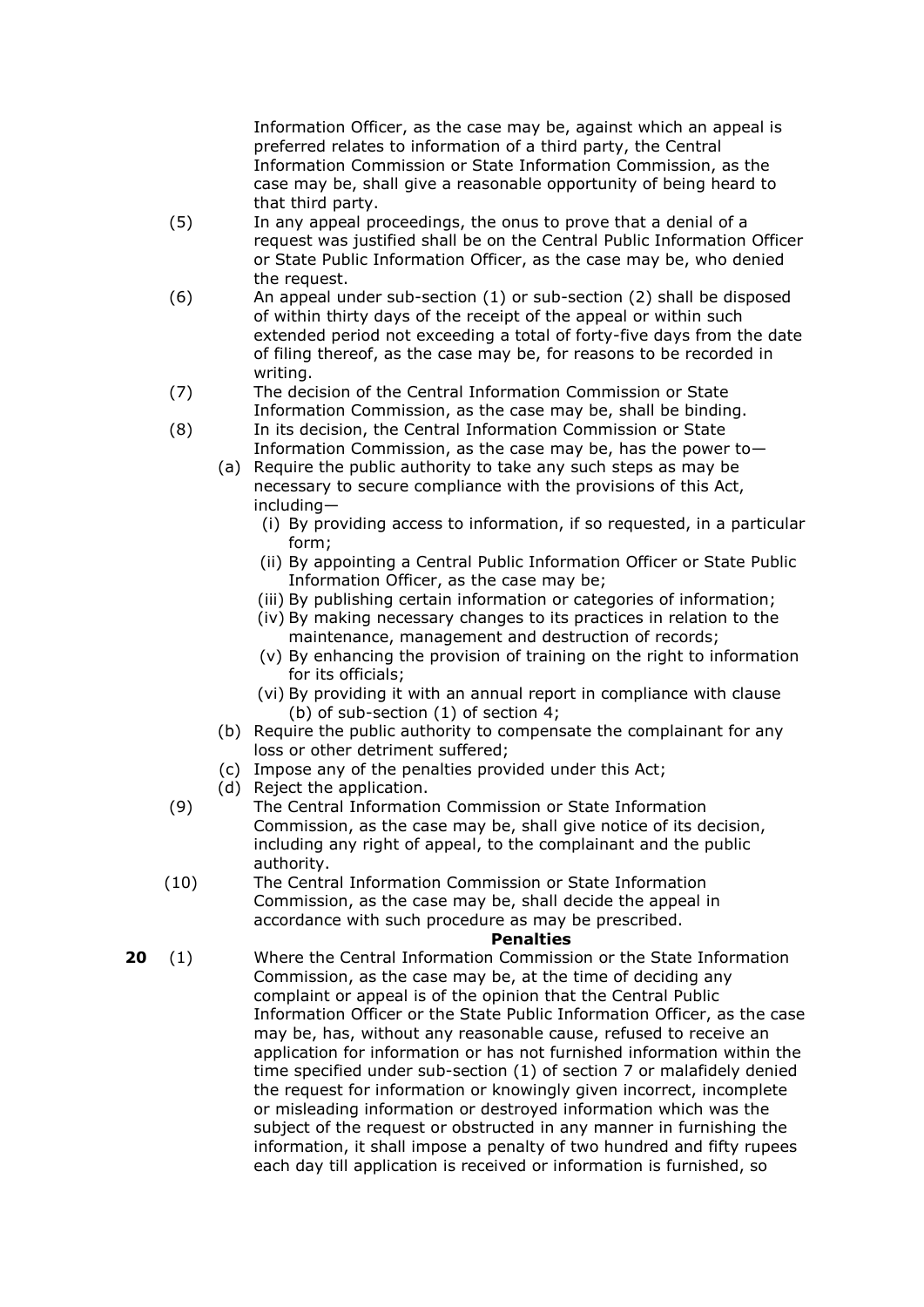however, the total amount of such penalty shall not exceed twentyfive thousand rupees:

Provided that the Central Public Information Officer or the State Public Information Officer, as the case may be, shall be given a reasonable opportunity of being heard before any penalty is imposed on him: Provided further that the burden of proving that he acted reasonably and diligently shall be on the Central Public Information Officer or the State Public Information Officer, as the case may be.

(2) Where the Central Information Commission or the State Information Commission, as the case may be, at the time of deciding any complaint or appeal is of the opinion that the Central Public Information Officer or the State Public Information Officer, as the case may be, has, without any reasonable cause and persistently, failed to receive an application for information or has not furnished information within the time specified under sub-section (1) of section 7 or malafidely denied the request for information or knowingly given incorrect, incomplete or misleading information or destroyed information which was the subject of the request or obstructed in any manner in furnishing the information, it shall recommend for disciplinary action against the Central Public Information Officer or the State Public Information Officer, as the case may be, under the service rules applicable to him.

#### **CHAPTER VI (Miscellaneous) Protection of action taken in good faith**

- **21** No suit, prosecution or other legal proceeding shall lie against any person for anything which is in good faith done or intended to be done under this Act or any rule made thereunder.
	- **Act to have Overriding Effect**
- **22** The provisions of this Act shall have effect notwithstanding anything inconsistent therewith contained in the Official Secrets Act, 1923, and any other law for the time being in force or in any instrument having effect by virtue of any law other than this Act.

#### **Bar of Jurisdiction of Courts**

**23** No court shall entertain any suit, application or other proceeding in respect of any order made under this Act and no such order shall be called in question otherwise than by way of an appeal under this Act.

## **Act not to apply to certain organisations**

**24** (1) Nothing contained in this Act shall apply to the intelligence and security organisations specified in the Second Schedule, being organisations established by the Central Government or any information furnished by such organisations to that Government: Provided that the information pertaining to the allegations of corruption and human rights violations shall not be excluded under this sub-section:

> Provided further that in the case of information sought for is in respect of allegations of violation of human rights, the information shall only be provided after the approval of the Central Information Commission, and notwithstanding anything contained in section 7, such information shall be provided within forty-five days from the date of the receipt of request.

(2) The Central Government may, by notification in the Official Gazette, amend the Schedule by including therein any other intelligence or security organisation established by that Government or omitting therefrom any organisation already specified therein and on the publication of such notification, such organisation shall be deemed to be included in or, as the case may be, omitted from the Schedule.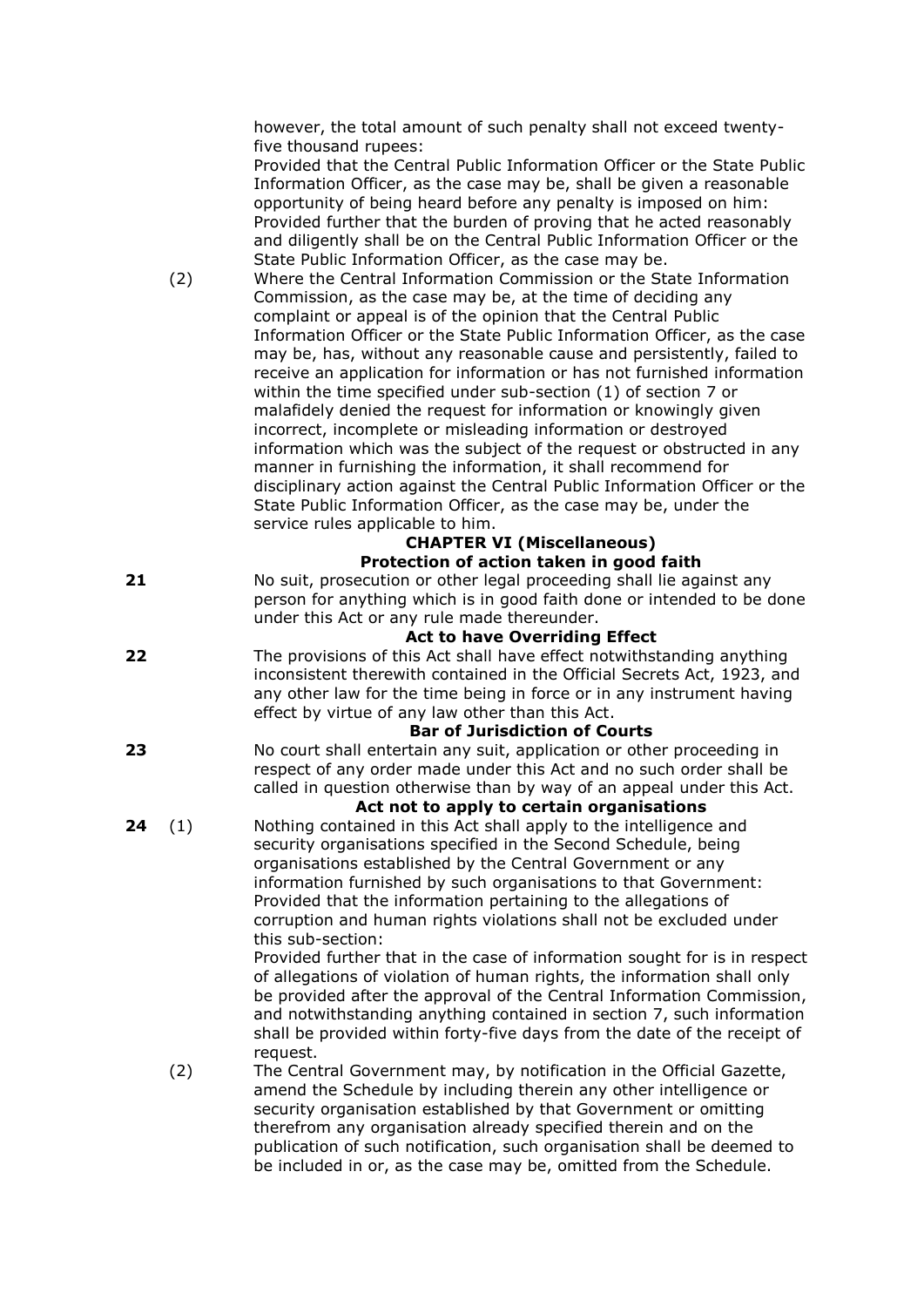- (3) Every notification issued under sub-section (2) shall be laid before each House of Parliament.
- (4) Nothing contained in this Act shall apply to such intelligence and security organisation being organisations established by the State Government, as that Government may, from time to time, by notification in the Official Gazette, specify: Provided that the information pertaining to the allegations of corruption and human rights violations shall not be excluded under this sub-section: Provided further that in the case of information sought for is in respect of allegations of violation of human rights, the information shall only be provided after the approval of the State Information Commission and, notwithstanding anything contained in section 7, such information shall be provided within forty-five days from the date of
- the receipt of request. (5) Every notification issued under sub-section (4) shall be laid before the State Legislature.

## **Monitoring and Reporting**

- **25** (1) The Central Information Commission or State Information Commission, as the case may be, shall, as soon as practicable after the end of each year, prepare a report on the implementation of the provisions of this Act during that year and forward a copy thereof to the appropriate Government.
	- (2) Each Ministry or Department shall, in relation to the public authorities within their jurisdiction, collect and provide such information to the Central Information Commission or State Information Commission, as the case may be, as is required to prepare the report under this section and comply with the requirements concerning the furnishing of that information and keeping of records for the purposes of this section.
	- (3) Each report shall state in respect of the year to which the report relates,—
		- (a) The number of requests made to each public authority;
		- (b) The number of decisions where applicants were not entitled to access to the documents pursuant to the requests, the provisions of this Act under which these decisions were made and the number of times such provisions were invoked;
		- (c) The number of appeals referred to the Central Information Commission or State Information Commission, as the case may be, for review, the nature of the appeals and the outcome of the appeals;
		- (d) Particulars of any disciplinary action taken against any officer in respect of the administration of this Act;
		- (e) The amount of charges collected by each public authority under this Act;
		- (f) Any facts which indicate an effort by the public authorities to administer and implement the spirit and intention of this Act;
		- (g) Recommendations for reform, including recommendations in respect of the particular public authorities, for the development, improvement, modernisation, reform or amendment to this Act or other legislation or common law or any other matter relevant for operationalising the right to access information.
	- (4) The Central Government or the State Government, as the case may be, may, as soon as practicable after the end of each year, cause a copy of the report of the Central Information Commission or the State Information Commission, as the case may be, referred to in subsection (1) to be laid before each House of Parliament or, as the case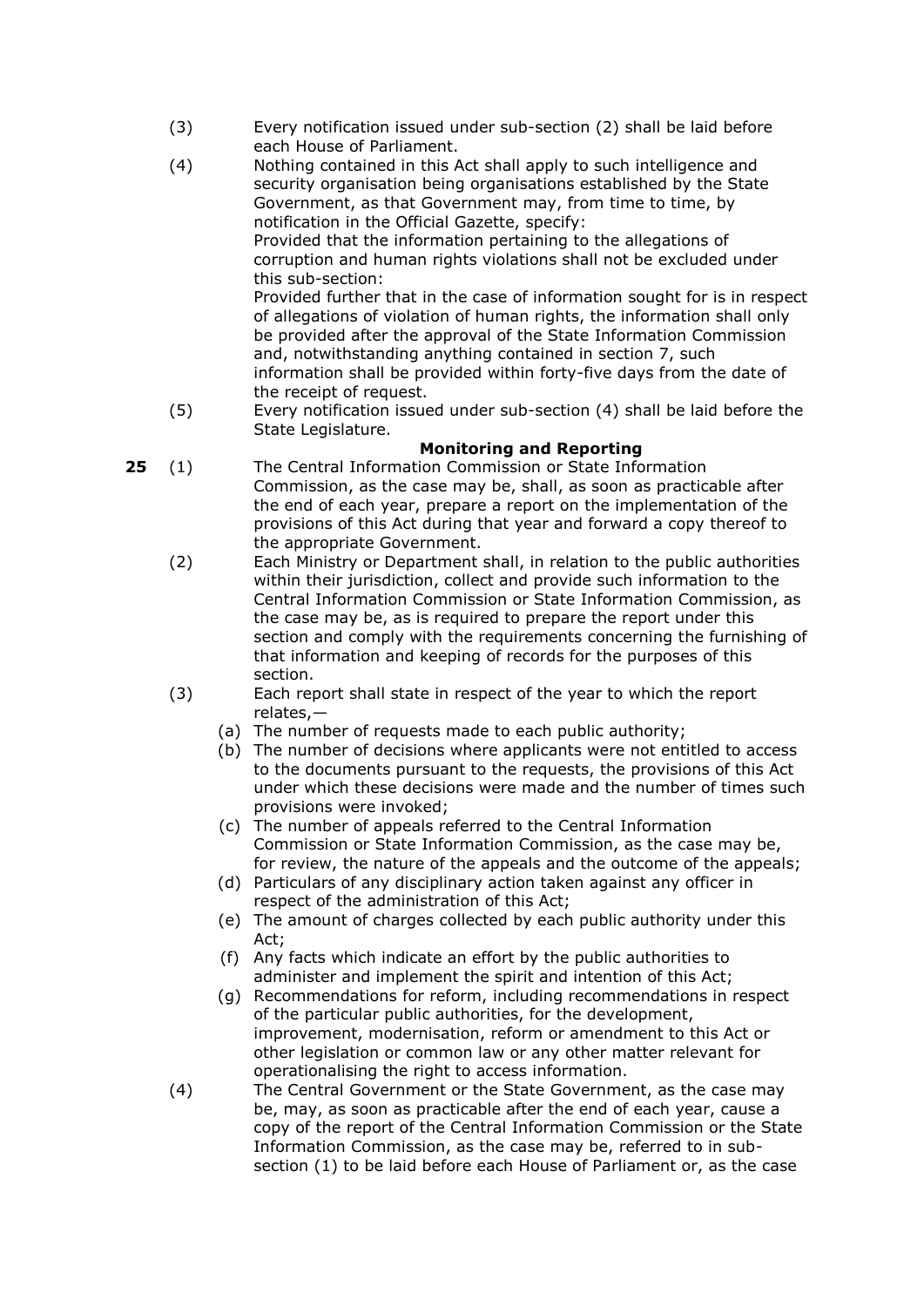may be, before each House of the State Legislature, where there are two Houses, and where there is one House of the State Legislature before that House.

(5) If it appears to the Central Information Commission or State Information Commission, as the case may be, that the practice of a public authority in relation to the exercise of its functions under this Act does not conform with the provisions or spirit of this Act, it may give to the authority a recommendation specifying the steps which ought in its opinion to be taken for promoting such conformity.

#### **Appropriate Government to prepare programmes**

- **26** (1) The appropriate Government may, to the extent of availability of financial and other resources,—
	- (a) Develop and organise educational programmes to advance the understanding of the public, in particular of disadvantaged communities as to how to exercise the rights contemplated under this Act;
	- (b) Encourage public authorities to participate in the development and organisation of programmes referred to in clause (a) and to undertake such programmes themselves;
	- (c) Promote timely and effective dissemination of accurate information by public authorities about their activities; and
	- (d) Train Central Public Information Officers or State Public Information Officers, as the case may be, of public authorities and produce relevant training materials for use by the public authorities themselves.
	- (2) The appropriate Government shall, within eighteen months from the commencement of this Act, compile in its official language a guide containing such information, in an easily comprehensible form and manner, as may reasonably be required by a person who wishes to exercise any right specified in this Act.
	- (3) The appropriate Government shall, if necessary, update and publish the guidelines referred to in sub-section (2) at regular intervals which shall, in particular and without prejudice to the generality of subsection (2), include—
		- (a) The objects of this Act;
		- (b) The postal and street address, the phone and fax number and, if available, electronic mail address of the Central Public Information Officer or State Public Information Officer, as the case may be, of every public authority appointed under sub-section (1) of section 5;
		- (c) The manner and the form in which request for access to an information shall be made to a Central Public Information Officer or State Public Information Officer, as the case may be;
		- (d) The assistance available from and the duties of the Central Public Information Officer or State Public Information Officer, as the case may be, of a public authority under this Act;
		- (e) The assistance available from the Central Information Commission or State Information Commission, as the case may be;
		- (f) All remedies in law available regarding an act or failure to act in respect of a right or duty conferred or imposed by this Act including the manner of filing an appeal to the Commission;
		- (g) The provisions providing for the voluntary disclosure of categories of records in accordance with section 4;
		- (h) The notices regarding fees to be paid in relation to requests for access to an information; and
		- (i) Any additional regulations or circulars made or issued in relation to obtaining access to an information in accordance with this Act.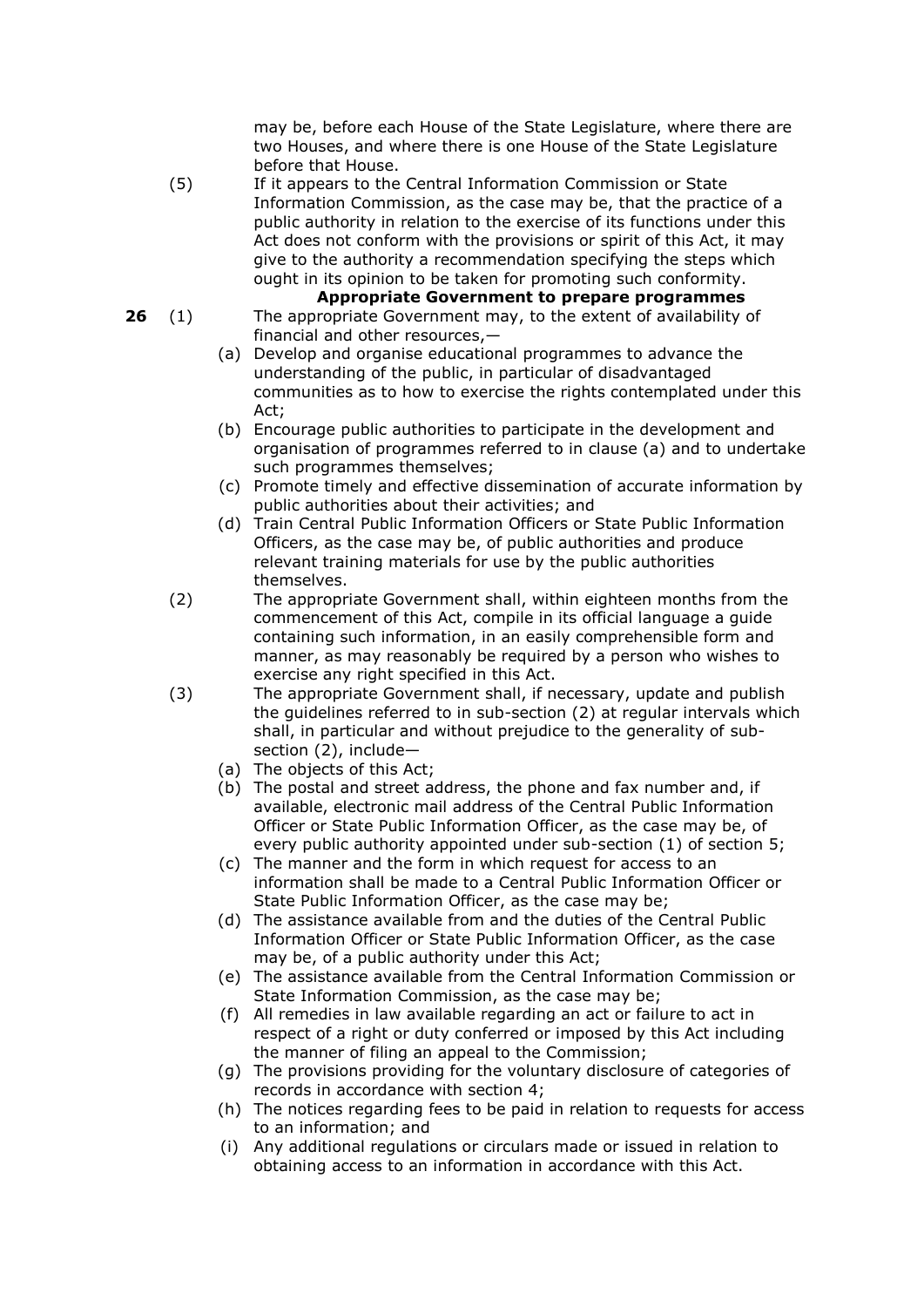(4) The appropriate Government must, if necessary, update and publish the guidelines at regular intervals.

## **Power to make rules by appropriate government**

- **27** (1) The appropriate Government may, by notification in the Official Gazette, make rules to carry out the provisions of this Act.
	- (2) In particular, and without prejudice to the generality of the foregoing power, such rules may provide for all or any of the following matters, namely:—
		- (a) The cost of the medium or print cost price of the materials to be disseminated under sub-section (4) of section 4;
		- (b) The fee payable under sub-section (1) of section 6;
		- (c) The fee payable under sub-sections (1) and (5) of section 7;
		- (d) The salaries and allowances payable to and the terms and conditions of service of the officers and other employees under sub-section (6) of section 13 and sub-section (6) of section 16;
		- (e) The procedure to be adopted by the Central Information Commission or State Information Commission, as the case may be, in deciding the appeals under sub-section (10) of section 19; and
		- (f) Any other matter which is required to be, or may be, prescribed.

## **Power to make rules by competent authority**

- **28** (1) The competent authority may, by notification in the Official Gazette, make rules to carry out the provisions of this Act.
	- (2) In particular, and without prejudice to the generality of the foregoing power, such rules may provide for all or any of the following matters, namely:—
		- (i) The cost of the medium or print cost price of the materials to be disseminated under sub-section (4) of section 4;
		- (ii) The fee payable under sub-section (1) of section 6;
		- (iii) The fee payable under sub-section (1) of section 7; and
		- (iv) Any other matter which is required to be, or may be, prescribed.

## **Laying of rules**

- **29** (1) Every rule made by the Central Government under this Act shall be laid, as soon as may be after it is made, before each House of Parliament, while it is in session, for a total period of thirty days which may be comprised in one session or in two or more successive sessions, and if, before the expiry of the session immediately following the session or the successive sessions aforesaid, both Houses agree in making any modification in the rule or both Houses agree that the rule should not be made, the rule shall thereafter have effect only in such modified form or be of no effect, as the case may be; so, however, that any such modification or annulment shall be without prejudice to the validity of anything previously done under that rule.
	- (2) Every rule made under this Act by a State Government shall be laid, as soon as may be after it is notified, before the State Legislature. **Power to remove difficulties.**
- **30** (1) If any difficulty arises in giving effect to the provisions of this Act, the Central Government may, by order published in the Official Gazette, make such provisions not inconsistent with the provisions of this Act as appear to it to be necessary or expedient for removal of the difficulty:

Provided that no such order shall be made after the expiry of a period of two years from the date of the commencement of this Act.

(2) Every order made under this section shall, as soon as may be after it is made, be laid before each House of Parliament.

## **Repeal**

**31** The Freedom of Information Act, 2002 is hereby repealed.